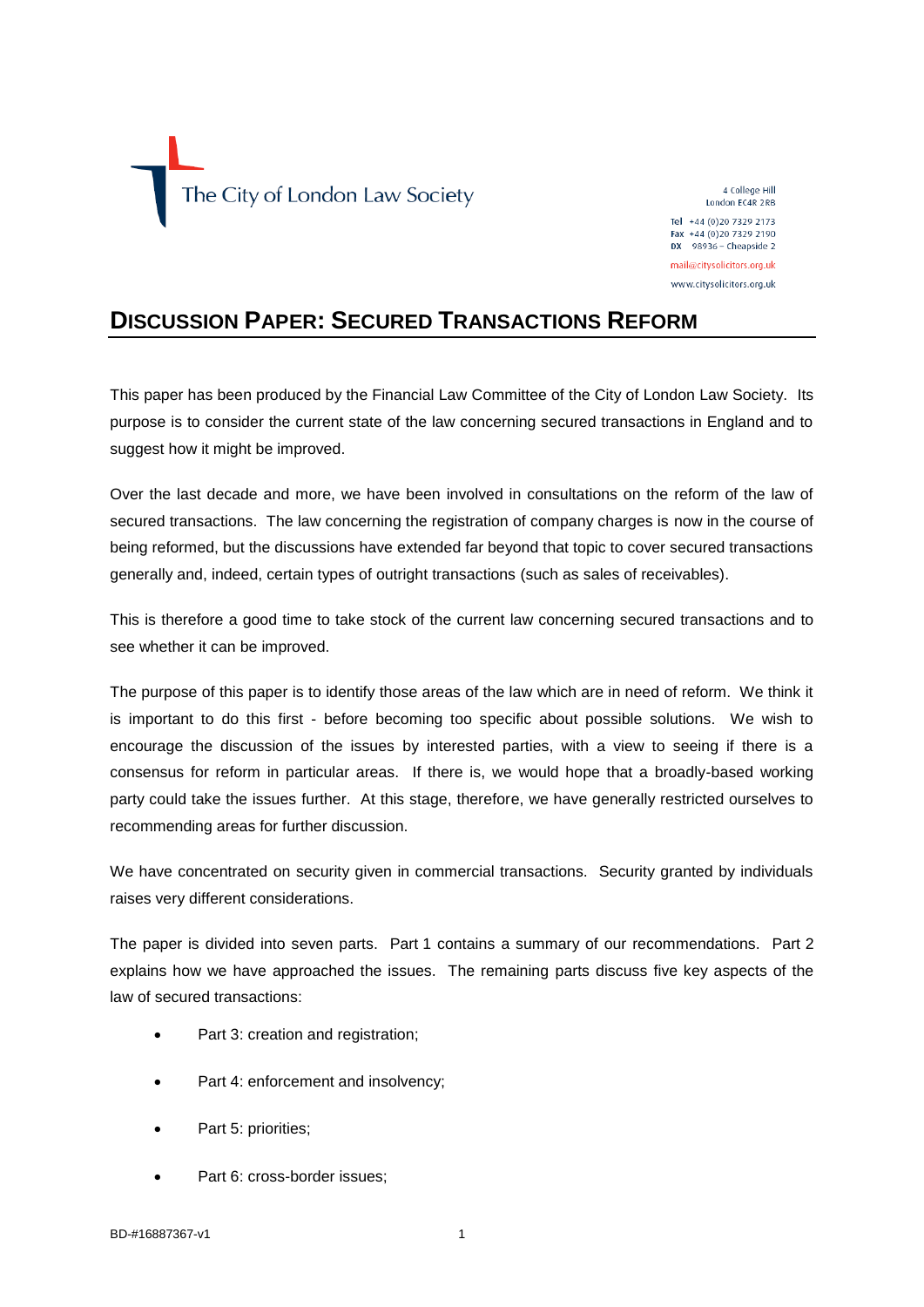• Part 7: alternatives to security (guarantees, set-off, reservation of title and outright sales).

There is a list of recommendations in Appendix 1. Appendix 2 contains information about the City of London Law Society and the working party of its Financial Law Committee which produced this paper.

**November 2012**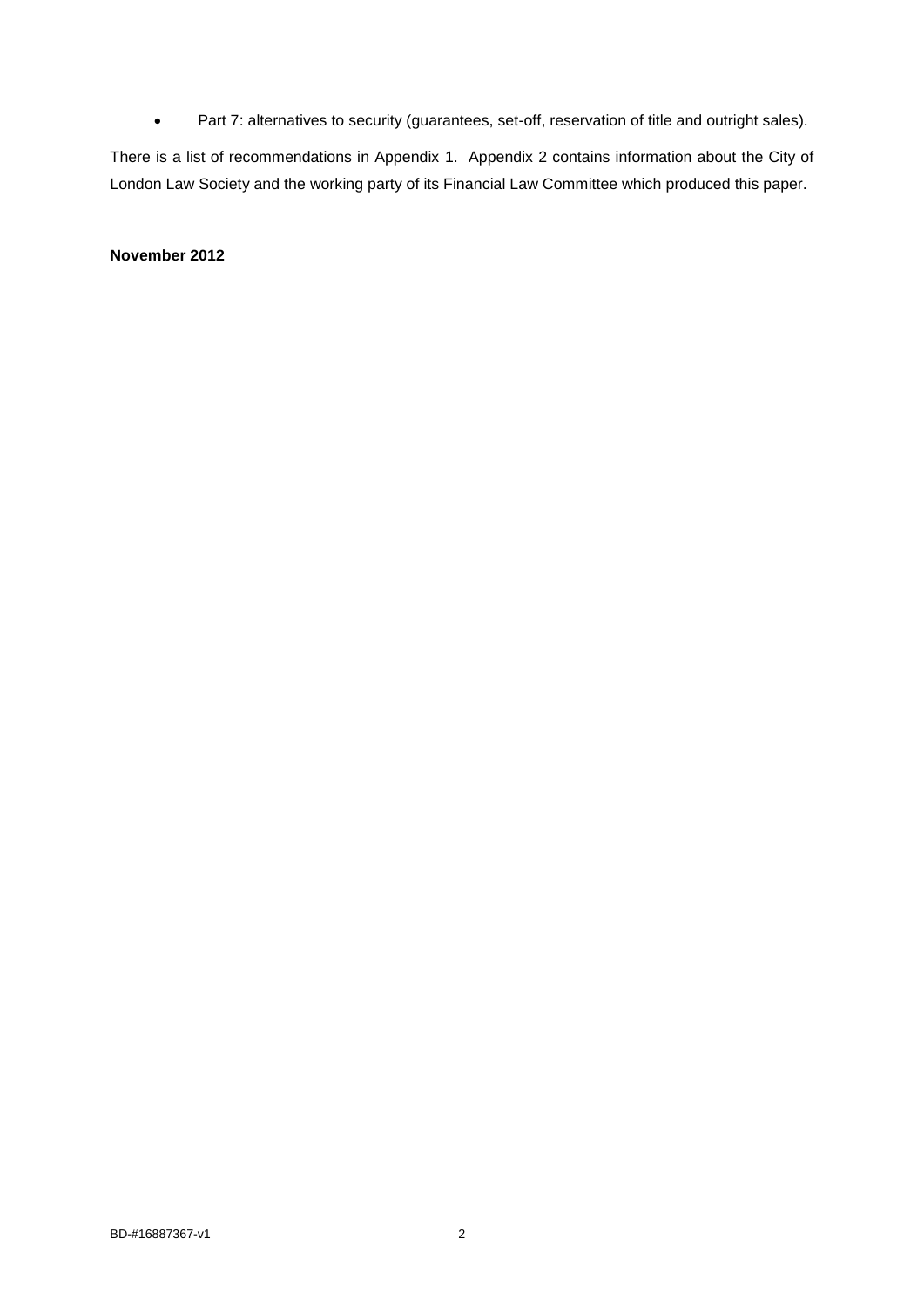# **PART 1: SUMMARY**

1.1 This Part contains a brief summary of our recommendations.

## **Creation and registration**

- 1.2 Although there is a multiplicity of different types of security interest which are available under English law, this does not create material problems in practice. But, in the longer term, we do think it would be sensible to consider whether it is practicable to establish a single universal security interest - based on the charge - which could replace our existing security interests. The advantage of this approach would be that all aspects of the law relating to secured transactions could be set out in one place. This would make it more accessible to those involved in taking or granting security, including those from outside England who engage in cross-border financing. It could also result in useful clarification and simplification of the law. That is not to say that the law does not work well as it is. It does. But it would be a useful long-term goal.
- 1.3 One issue which does create problems in practice is restrictions on the assignment of contractual rights. These rights are important in practice. We recommend exploring the possibility of establishing a default rule which would give effect to the assignment whilst at the same time protecting the interests of the (obligor) counterparty to the contract.
- 1.4 The Government is presently in the process of finalising the reform of the law of registration of security, and we think that this should be allowed to settle down before anything further is done in this area. When it is time to consider this area again, one matter which is worth considering is the extent to which control over intangible assets should be an alternative to registration although it should be stressed that this is a controversial topic, and one with an EU dimension.

### **Enforcement and insolvency**

- 1.5 The main problem in this area is the necessity to draw a distinction between fixed and floating charges because proceeds of floating charges (but not of fixed charges) are made available to various other people before the chargee. The uncertainty which this creates is a major blot on English commercial jurisprudence, and we think it needs urgent examination.
- 1.6 Longer term, it would be useful to simplify the default enforcement powers of secured creditors (which are currently unclear and fragmented), although this is not a material problem in practice because enforcement powers are invariably set out in the security document itself. We also suggest that the rules concerning clogs on the equity of redemption could be simplified.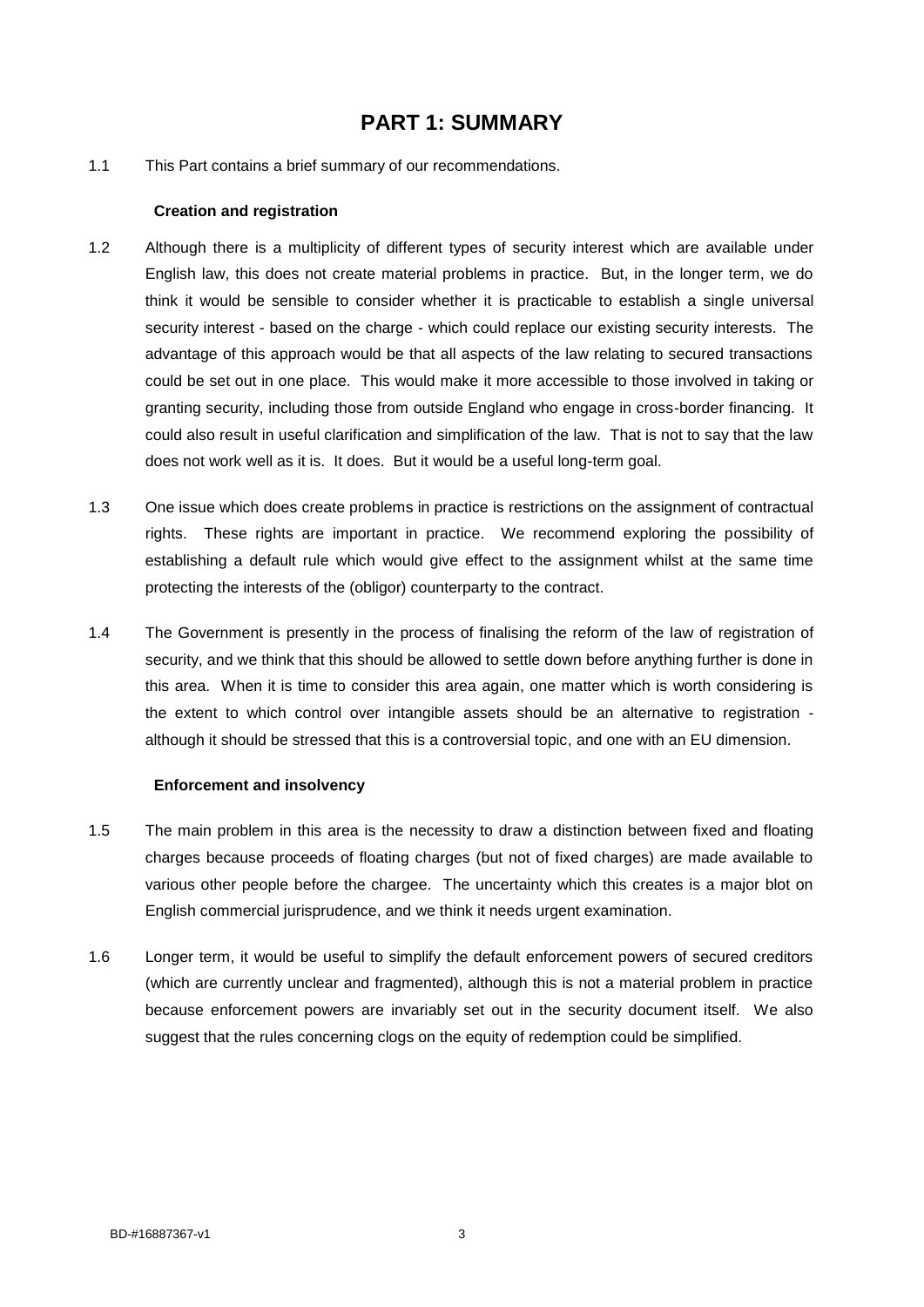### **Priorities**

1.7 The priority rules are more complicated than they need to be, but it is not always obvious what should replace them. It is not a material problem in practice, but we do think that in the longer term there should be a comprehensive review of the priority rules. This cannot just be done in relation to secured transactions. In order to make sense, it needs to deal with the priority rules for outright, as well as secured, transactions.

### **Cross-border issues**

- 1.8 The key problem in relation to cross-border issues is the uncertainty surrounding many of the rules which determine the law which governs the validity and priority of proprietary interests (whether outright or by way of security). Although the rules which we do have are basically sound, the lack of case-law means that there is much more uncertainty than is desirable. A wholesale review of the law which determines the validity and priority of proprietary interests, whether outright or by way of security, would be welcome. This would need to be done in the light of EU initiatives in this area.
- 1.9 The EC Insolvency Regulation works reasonably well, but in the longer term we suggest that consideration should be given to clarifying those aspects of it which impinge upon secured transactions.

#### **Alternatives to security**

- 1.10 Guarantees are an integral part of many security packages. We regard section 4 of the Statute of Frauds 1677 as an unnecessary formality, which should be repealed.
- 1.11 Longer term, we would welcome the clarification and simplification of the law relating to guarantee protections. This is not a material problem in practice, because these protections are normally contracted out of in financial guarantees. But it would be sensible to clarify and simplify the default rules.
- 1.12 The law of set-off is crucial in many secured transactions. It generally works well, but we recommend certain (relatively minor) clarifications to make it work better.
- 1.13 We do not see that there is any merit in bringing reservation of title or similar devices into the ambit of the law on secured transactions - largely because they are not secured transactions.
- 1.14 In the longer term, we think it is worth exploring whether outright sales of assets such as receivables should be registrable for the purpose of priority.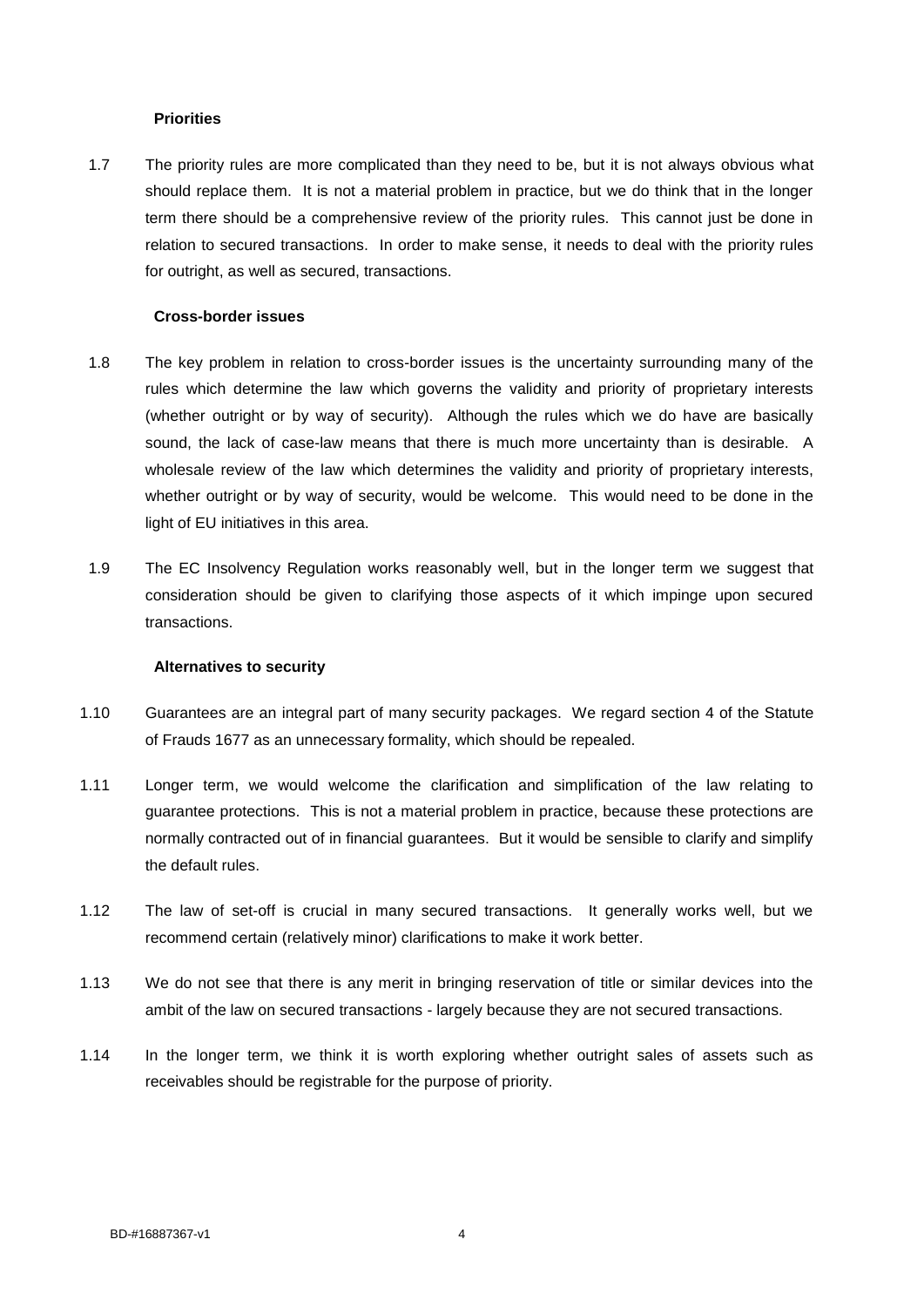# **PART 2: OUR APPROACH**

### **What topics are covered?**

- 2.1 We have considered security law as a whole. We do not think it sensible to restrict the discussion just to security over personal property. The same issues arise whether the charged asset is personal property or real property, and in practice the same security is frequently taken over both types of asset.
- 2.2 We have also considered insolvency law where it impinges on security. Many of the current issues concerning security arise as a result of insolvency legislation, and it is impossible to understand how security works in practice without understanding the effect of insolvency law on it.
- 2.3 In addition, we discuss guarantees and set-off. Although not strictly security, they are an integral part of the protection required by a secured creditor, and are used in conjunction with security in structuring transactions.
- 2.4 We also consider those outright transactions which serve a similar economic purpose to security - such as reservation of title and the outright sale of receivables. Unlike guarantees and set-off, these are not used in conjunction with security, but as alternatives to it. To what extent should they be treated as security?
- 2.5 We concentrate on commercial transactions and on security given by companies and LLPs. We do this because these are by far the most important secured transactions in practice, and because security given by individuals (particularly consumers) raises very different (and more difficult) issues.

### **What has been our approach?**

- 2.6 We have approached the task of reviewing the English law of security by starting with the current law and measuring it against certain principles which we consider to be at the heart of a good secured transactions law. Those principles are discussed later in this Part. Our conclusions are based on our collective experience of applying the law in practice.
- 2.7 We have tried, as best we can, to look at the issue without preconceptions. It is for this reason that we have not thought it appropriate to use any other security law system (such as a Personal Property Security Act) as our benchmark. We have started with what we have at the moment, tested it against our principles, and drawn conclusions from that.
- 2.8 We have been commenting on proposals for the reform of the law of security for a number of years. But, for the purpose of this review, we have looked at the issues afresh. Our law of security is based on concepts worked out in England during the nineteenth century and adapted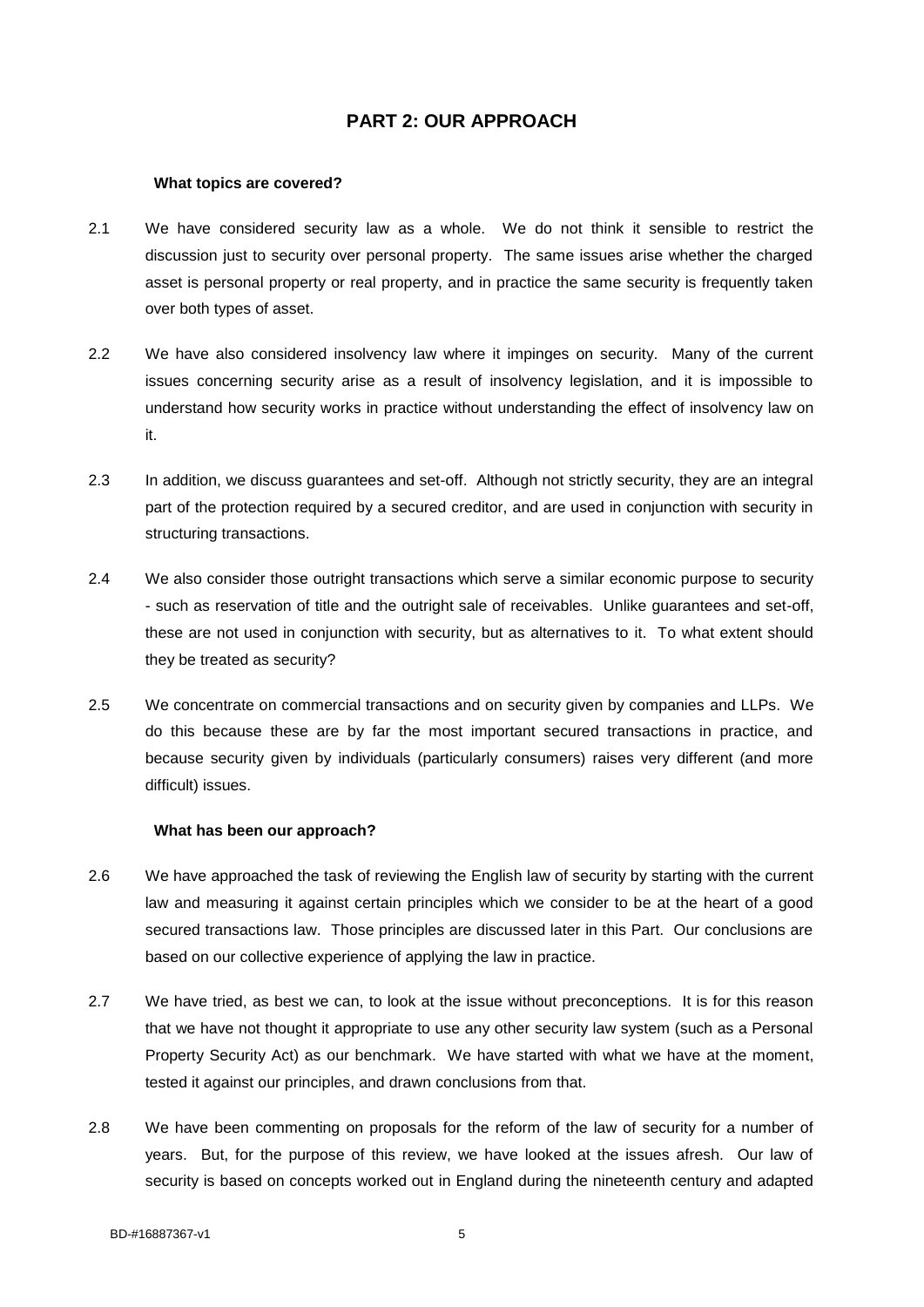subsequently. The Personal Property Security Acts are based on concepts adopted in the United States to meet its needs in the mid-twentieth century. What we need to do now is to create a law of security which meets the requirements of the twenty-first century.

- 2.9 We have looked at the law from the point of view both of those taking security and of those granting it. Very often, their views will be aligned, particularly where what is required is simplicity, speed and economy. But there are areas where the interests of creditors and debtors diverge, and we have approached these on the basis of our experience of advising both debtors and creditors on secured transactions, as well as advising operators of financial market infrastructure in or in connection with which secured transactions are executed.
- 2.10 In the interests of brevity, we do not describe the current law in detail. There are text books which do so, and we have assumed that those reading this paper will be familiar with the current law.
- 2.11 In certain areas covered by this paper, there are existing or prospective European laws that must necessarily inform or shape our analysis of a particular issue. This is particularly the case with reference to financial collateral and intermediated securities. Our review has proceeded with due regard to the influence of such laws on our domestic security law; and any reform of the legal framework must heed the pivotal role that English private law plays in global financing transactions.

## **The principles**

- 2.12 We have had in mind four principles to guide us in determining both what is wrong with the current law and also how it can be improved. These principles are:
	- Principle 1 simplicity: security law should be simple.
	- Principle 2 flexibility: security law should be flexible.
	- Principle 3 freedom: parties should generally be free to structure commercial transactions as they wish.
	- Principle 4 transparency: security should be transparent.

## **Principle 1 - simplicity: security law should be simple**

- 2.13 In our view, all commercial law including the law of security should be as simple as is possible, consistent with the subject matter concerned.
- 2.14 So much of the law which we see in our everyday practice is over-complicated. This just increases cost and uncertainty.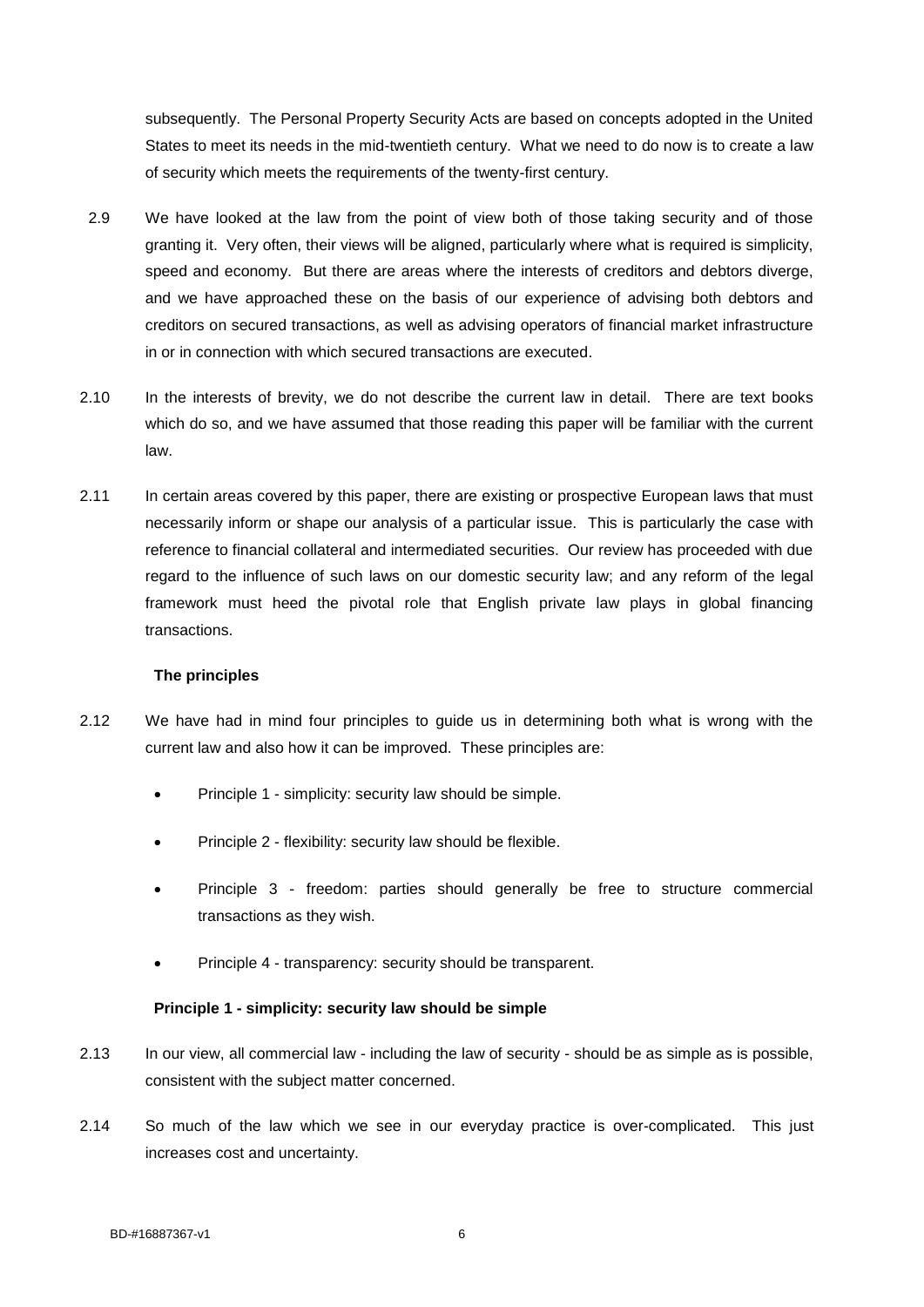- 2.15 The advantage of simplicity is that it breeds both clarity and certainty. And it makes the creation and enforcement of security both easier and cheaper than it would otherwise be.
- 2.16 What should be important is the legal substance of the transaction, not its form. Unnecessary distinctions and elaborations should be avoided; they simply lead to arbitrage, uncertainty and, ultimately, a lack of confidence in our security law.

### **Principle 2 - flexibility: security law should be flexible**

- 2.17 One of the great advantages of English commercial law is that it has been flexible enough to adapt to changing commercial situations.
- 2.18 The best way to achieve flexibility is for the law to be written in as broad and universal a manner as possible, without undue formality or unnecessary distinctions, and to leave as much as possible to be agreed between the parties. This ties in with the next principle.

# **Principle 3 - freedom: parties should generally be free to structure commercial transactions as they wish**

- 2.19 Freedom of contract is an essential element of the approach of English law to commercial transactions. The law of security is a part of the law of property, and therefore cannot simply be based on freedom of contract. But, to the extent that it is consistent with the other principles, we believe that parties should be free to structure transactions as they wish.
- 2.20 This assumes that we are dealing with commercial transactions, not consumer transactions. Consumers need protection, and so in consumer transactions freedom of contract can no longer be determinative.

### **Principle 4 - transparency: security should be transparent**

- 2.21 The advantage of security is that it gives a secured creditor priority over other creditors. From the point of view of the other creditors, this can be seen as a disadvantage. We do not believe that the answer to this is to make security more difficult to create or to impose formalities on the process. That would simply increase costs. The availability of security should increase the amount of credit available.
- 2.22 In our view, the answer is to ensure that security is transparent (in other words, readily discoverable). If it is, creditors can make an informed assessment of the risks of dealing with debtors.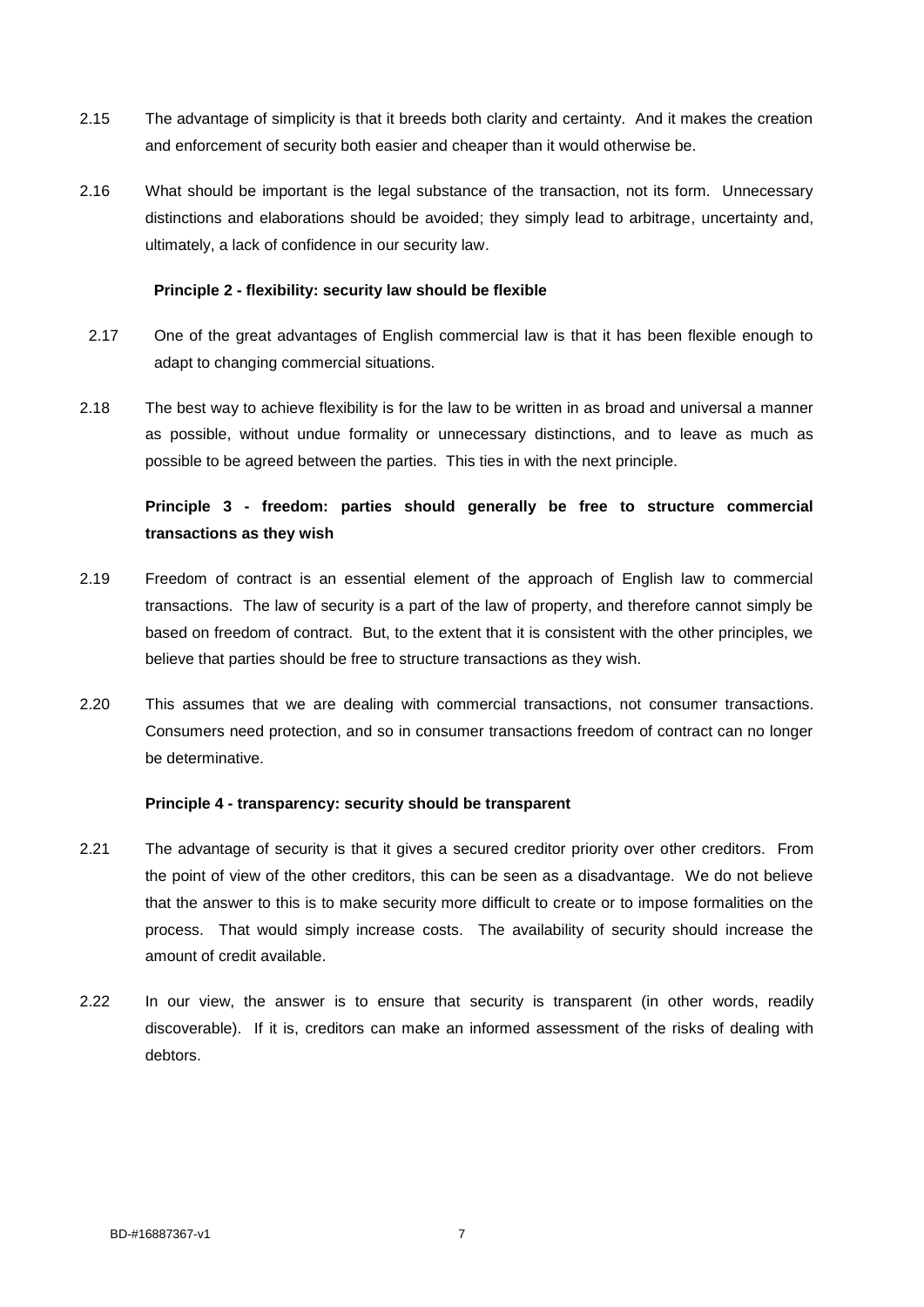# **PART 3: CREATION AND REGISTRATION**

- 3.1 The law of security is part of our law of property. It is concerned with the creation and enforcement of proprietary interests over assets in circumstances where the interest concerned does not confer outright ownership, but is intended to secure the discharge of a liability.
- 3.2 This Part is concerned with the question of how such proprietary interests are created. If a valid proprietary interest is created by way of security, it will, as a general principle, be effective in the debtor's insolvency proceedings. This is because the secured creditor's proprietary interest in the asset concerned will remove that asset from the insolvency estate of the debtor, and thereby enable the secured creditor to be paid from its proceeds of sale.
- 3.3 This is not an absolute truth. There are some insolvency rules which impinge upon the secured creditor's rights. These are discussed in Part 4. But, as a general principle, what is involved in the creation of security is the obtaining by the secured creditor of a proprietary interest in the debtor's assets.
- 3.4 This frequently involves two steps the creation of the proprietary interest and its registration at Companies House.

## **Variety of types of security**

- 3.5 Security can be created in a variety of ways, including by pledge, legal and equitable mortgage, fixed and floating charge and contractual possessory lien. In practice, pledges and contractual liens are only used in limited types of transaction. Legal mortgages are common in particular types of financing. Fixed and floating charges are ubiquitous.
- 3.6 This multiplicity of types of security interest does not create problems in practice. There are advantages and disadvantages of each type of security interest, and the parties have a choice of which one to use in the particular circumstances of their transaction and in light of the nature of the asset the subject of the security.
- 3.7 We nevertheless believe that we should investigate the practicality of establishing a single universal security interest.
- 3.8 What we have in mind is to describe, in a clear and straightforward way, the principles which would apply to a universal security interest. It would set out the way in which security can be created. It would explain the various ways in which security could be "perfected" - for instance by registration or possession or possibly, in relation to certain intangibles, control. It would provide rules to determine the priority of security interests. And it would set out default powers for the enforcement of security.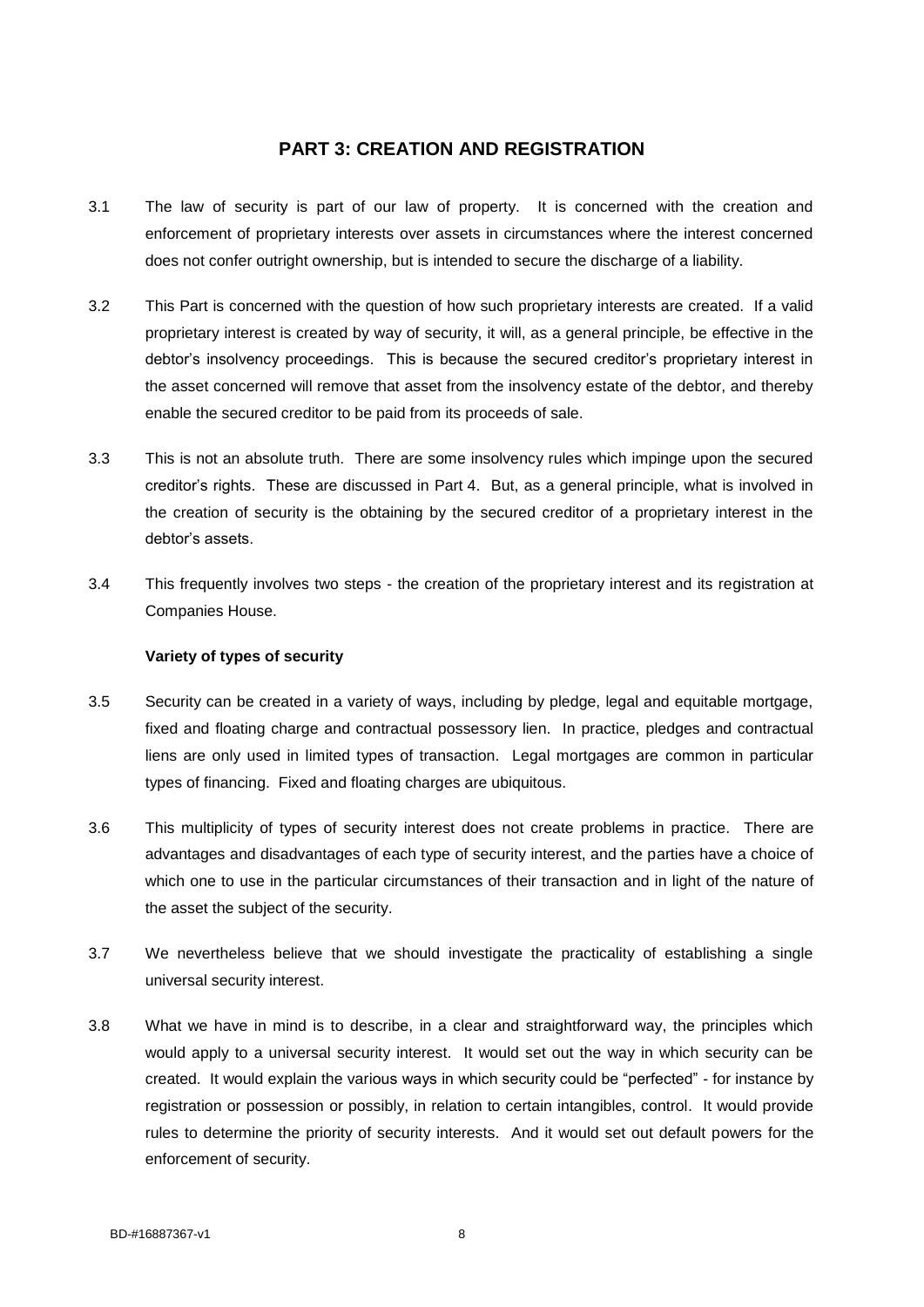- 3.9 The advantage of doing this would be two-fold. It could clarify those parts of the law which are uncertain. And it would make the law more readily accessible than it is at the moment.
- 3.10 The disadvantage (as is the case with any codification) is the risk of setting the law in aspic. One of the great advantages of the common law is its adaptability to change, and a codification should not prejudice that.

# 3.11 **Recommendation 1: The practicality of establishing a single universal security interest should be investigated.**

### **Pledges and contractual possessory liens**

- 3.12 In our experience, pledges are used in trade and commodity finance, but not to a great extent in other types of financing. Equally, contractual possessory liens have a limited use in certain types of securities financing where bonds and similar negotiable instruments or securities are physically and directly-held by a depository or custodian. The requirement for the creditor to obtain, and retain, possession of a tangible moveable asset (including a documentary intangible) restricts its utility to a relatively small number of cases.
- 3.13 The advantage of a pledge or possessory lien is the ability to take security without registering it at Companies House. Registration is unnecessary because the creditor has possession of the asset concerned, and therefore the security interest is sufficiently transparent. This is particularly useful in short-term financings.
- 3.14 If there were to be a universal security interest, provision should be made for possession to be an alternative to registration.
- 3.15 Because pledges and possessory liens are relatively rarely used in commercial transactions (and cause few problems in practice), there is very little modern case-law on the topic. Although the basic principles are clear and well-understood, an advantage of a statement of a single universal security interest would be to clarify the existing law. It would be possible to explain precisely what is required in order to pass possession to the creditor and thereby obviate the necessity for registration. For instance, it could be put beyond doubt that a pledge or possessory lien cannot be created by attornment by a debtor in possession, and it would be possible to clarify what is meant by a document of title, at least for the purpose of creating a security interest by way of transferring possession.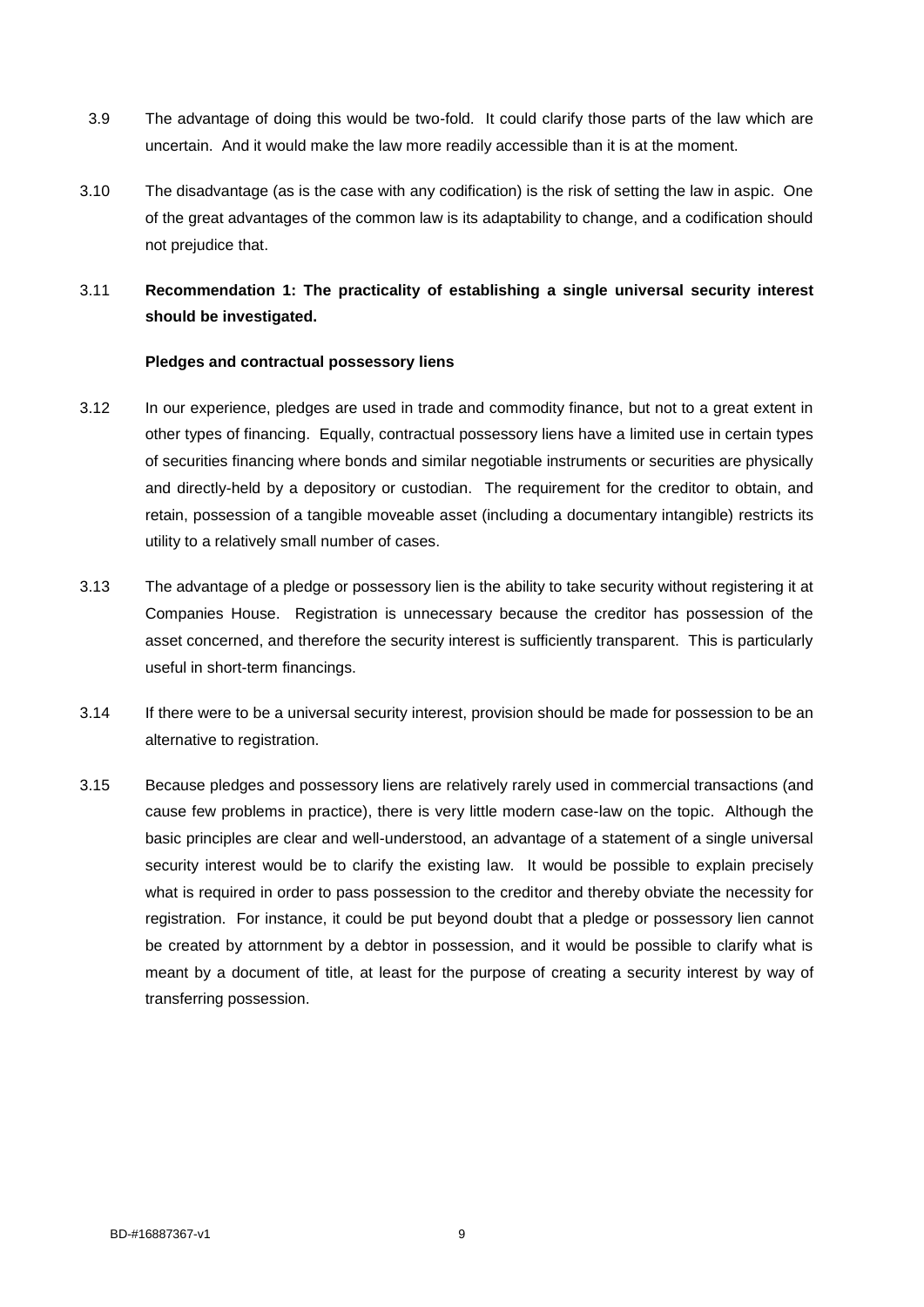#### **Mortgages**

- 3.16 A legal mortgage involves the transfer of legal title to an asset to secure a liability. An equitable mortgage involves the transfer of equitable title to or in relation to an asset to secure a liability. In practice, equitable mortgages are rarely used intentionally except in the context of equitable assignments of contractual rights. An equitable mortgage has no real practical advantages over an equitable charge. The ancient remedy of foreclosure (which is available to mortgagees, but not chargees) is now in practice obsolete; and a recent amendment to the Financial Collateral Arrangements (No. 2) Regulations 2003 (the FCARs) makes the remedy of "appropriation" available to both a mortgagee and a chargee under a security financial collateral arrangement. In most cases, a person taking an equitable security interest is likely to take a charge rather than a mortgage.
- 3.17 A legal mortgage can only be taken over assets which are recognised as being transferable at common law or by statute. In practice, this means land, goods (including ships and aircraft), shares and debentures of companies, registrable intellectual property and what are sometimes referred to as "documentary intangibles" (i.e. intangibles the right to which is tied up in a piece of paper and can therefore be transferred by delivery and, if necessary, endorsement - such as negotiable instruments and bearer bonds).
- 3.18 This means that a whole range of valuable assets are incapable of being the subject of a legal mortgage - in particular, many types of intangible asset. And, in addition, a legal mortgage cannot be taken over future assets.
- 3.19 But, in practice, this is not a material problem. An equitable charge (or, indeed, an equitable mortgage) can be taken over intangibles and over future assets. The only real advantage of a legal mortgage is that it can give greater priority over other encumbrances. This is discussed in Part 4. The important point for now is that a debtor can create a valid equitable mortgage or charge over any type of asset, and it will be as effective in the insolvency of the debtor as a legal mortgage. Unless there is a competition with another encumbrancer, an equitable security interest is just as good as a legal security interest against the debtor, or in its insolvency.
- 3.20 If a universal security interest were to be established, the necessity to draw the distinction between legal and equitable security interests for priority purposes could be replaced by a new priority system. We discuss this in Part 4.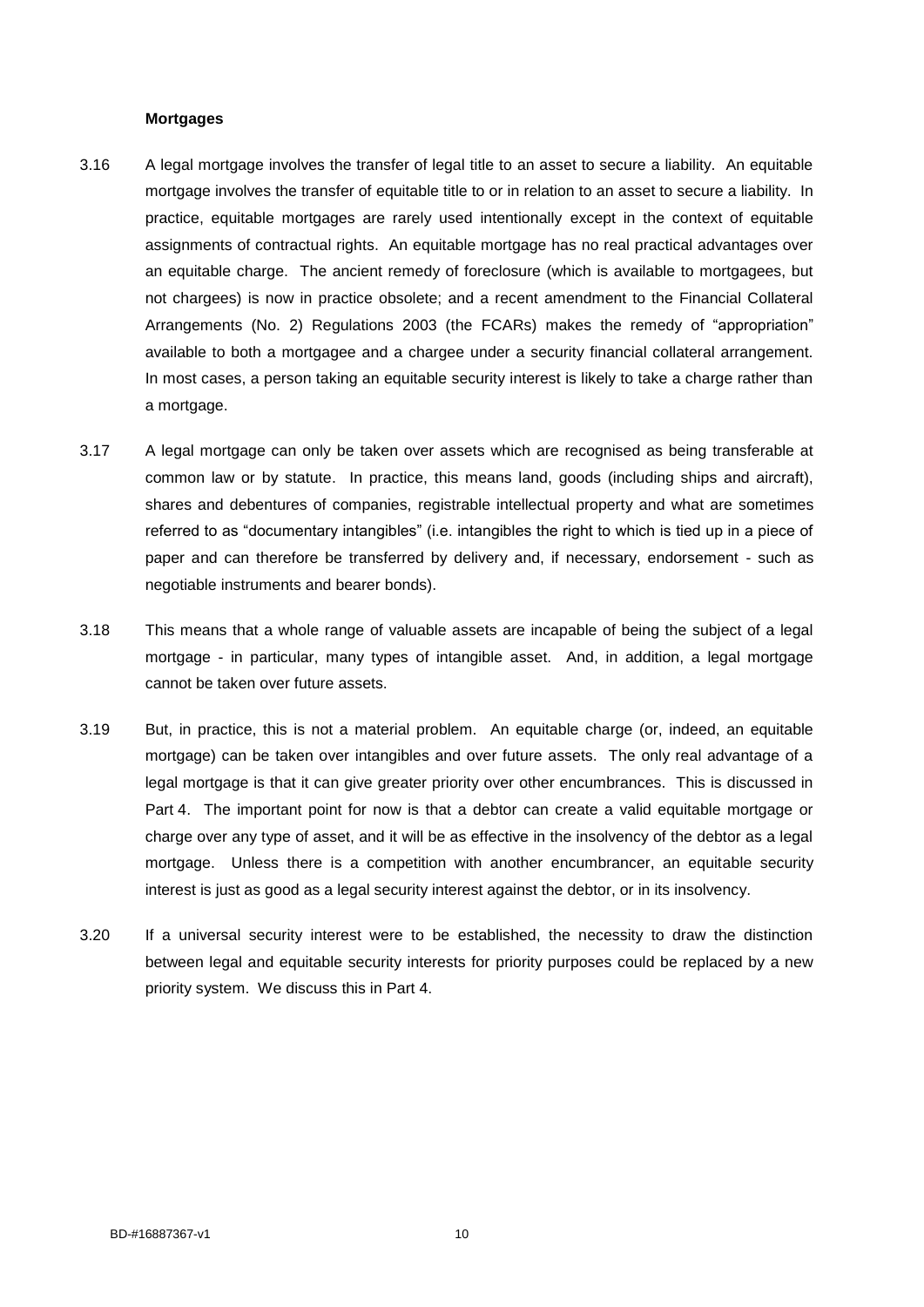#### **Charges**

- 3.21 Charges are ubiquitous. They are easy to create all that is required is an intention to create a present, immediate security over identified or identifiable assets. They can be taken over all types of asset, including future assets. And floating charges enable the debtor to deal with the charged assets in the ordinary course of business without prejudicing the existence of the security.
- 3.22 If there is to be a restatement of a universal security interest, we believe that it should be based on the charge.
- 3.23 There are few formalities for the creation of charges. One which can cause problems in practice is the requirement of the Law of Property (Miscellaneous Provisions) Act 1989 for both parties to sign a contract for the disposition of land. It used to be the case that only the grantor of the interest had to sign. It would be preferable if only the chargor had to sign the document, and not the chargee as well. Another formality (outside financial collateral arrangements governed by the FCARs) that can cause problems is section 4 of the Statue of Frauds - which has been held to apply to a third party charge over assets. We discuss this further in the context of guarantees in Part 7 of this paper.
- 3.24 As a general principle, formal requirements tend to create more problems than they solve. It is our preference to reduce them to the absolute minimum necessary. But, since formalities are not peculiar to the law of security, it is difficult to amend all relevant rules as part of a review of security law.

### **Secured obligations**

- 3.25 A security interest is only as good as the liabilities it secures. If there are no secured liabilities (actual or contingent, present or future), the security is worthless.
- 3.26 There is no restriction on the ability of the parties to agree what monetary obligations are to be secured. What is secured depends on the intention of the parties, and that is established, in the normal way, from the secured obligations clause in the light of the documentation as a whole and in the context of the surrounding matrix of facts at the time the documents are entered into.
- 3.27 Where the facility is bilateral, security can be drafted on an "all moneys" basis; but security taken for a syndicated facility will generally only secure money owing under the relevant finance documents. Problems can arise when the finance documents are amended. Does the security extend to the revised documentation?
- 3.28 The answer depends on the interpretation of the secured obligations clause in the security documents. This will normally secure obligations owing under the finance documents as they are amended from time to time. The issue is whether a court would regard a substantially amended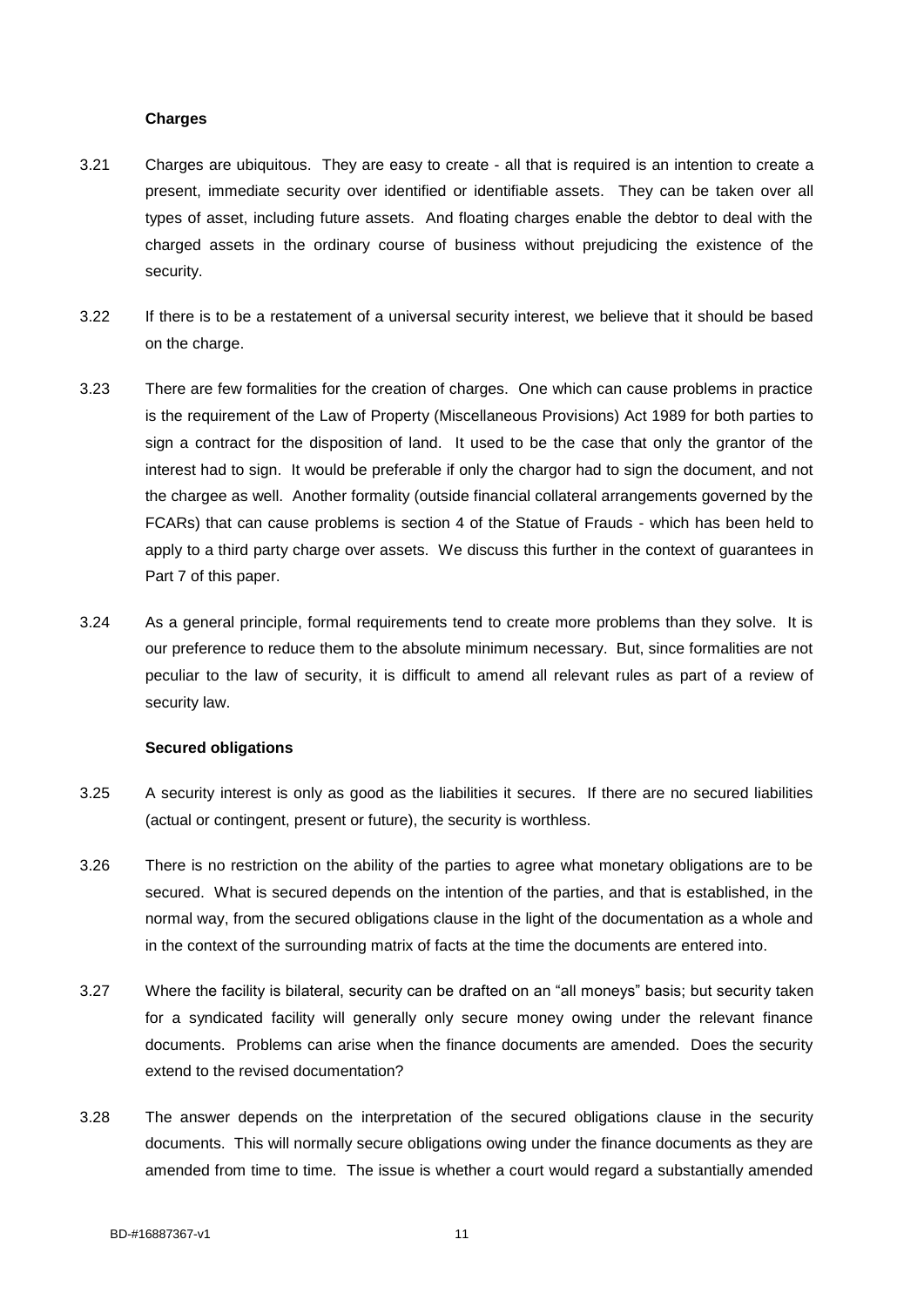facility agreement as an amendment to the old facility or, in reality, as a new facility. It is common for documentation to make it clear that the amendments which can be made include fundamental ones such as an increase in the size of the facilities and the alteration of the purpose of the facilities. But it is ultimately a question of interpretation as to whether the amended facility is covered by the secured obligations clause.

3.29 Although this can create problems in practice, we do not think that a change in the law will help. The law already enables any monetary obligation to be secured if it is practicable to do so. It is then simply a matter of drafting.

#### **Restrictions on assignment**

- 3.30 It is common for contracts to contain restrictions on assignment. The extent of these restrictions is a matter of interpretation of the contract concerned, but it is clear that the courts will give effect to them. A purported assignment which is made in breach of such a restriction is ineffective.
- 3.31 This does create material problems in practice, when taking security. This is because any security which is taken in a manner which is in breach of the terms of the restriction in question will be held to be ineffective.
- 3.32 We do not think that the answer is to invalidate such clauses. In our view, it is axiomatic that the parties to a contract can decide its terms, and therefore whether or not it can be assigned.
- 3.33 We nevertheless think that it is worth exploring whether it would be possible to legislate for the effect of restrictions on assignment. It might be possible to protect the (obligor) counterparty to the contract whilst at the same time enabling the assignor to create security in favour of a creditor.
- 3.34 The (obligor) counterparty wants to ensure that he only has to deal with his creditor (the assignor), and not with anyone else. The assignee wants to obtain a proprietary interest in the contractual right which is effective in the assignor's insolvency. We do not think that these two aspirations are necessarily incompatible. The law could make it clear that any purported assignment in breach of a restriction would not affect the counterparty's rights against the assignor, or impose on it any additional liabilities, whilst at the same time allowing the assignee to obtain a (passive) security interest over the contractual right.
- 3.35 We do not underestimate the difficulty of doing this, and it should doubtless be possible for the counterparty and his creditor to contract out of any such new rule, but we do think that it would be helpful to explore the way in which such a rule might work.
- 3.36 **Recommendation 2: The possibility should be explored of establishing a default rule concerning prohibitions on assignment which would enable a creditor to obtain a**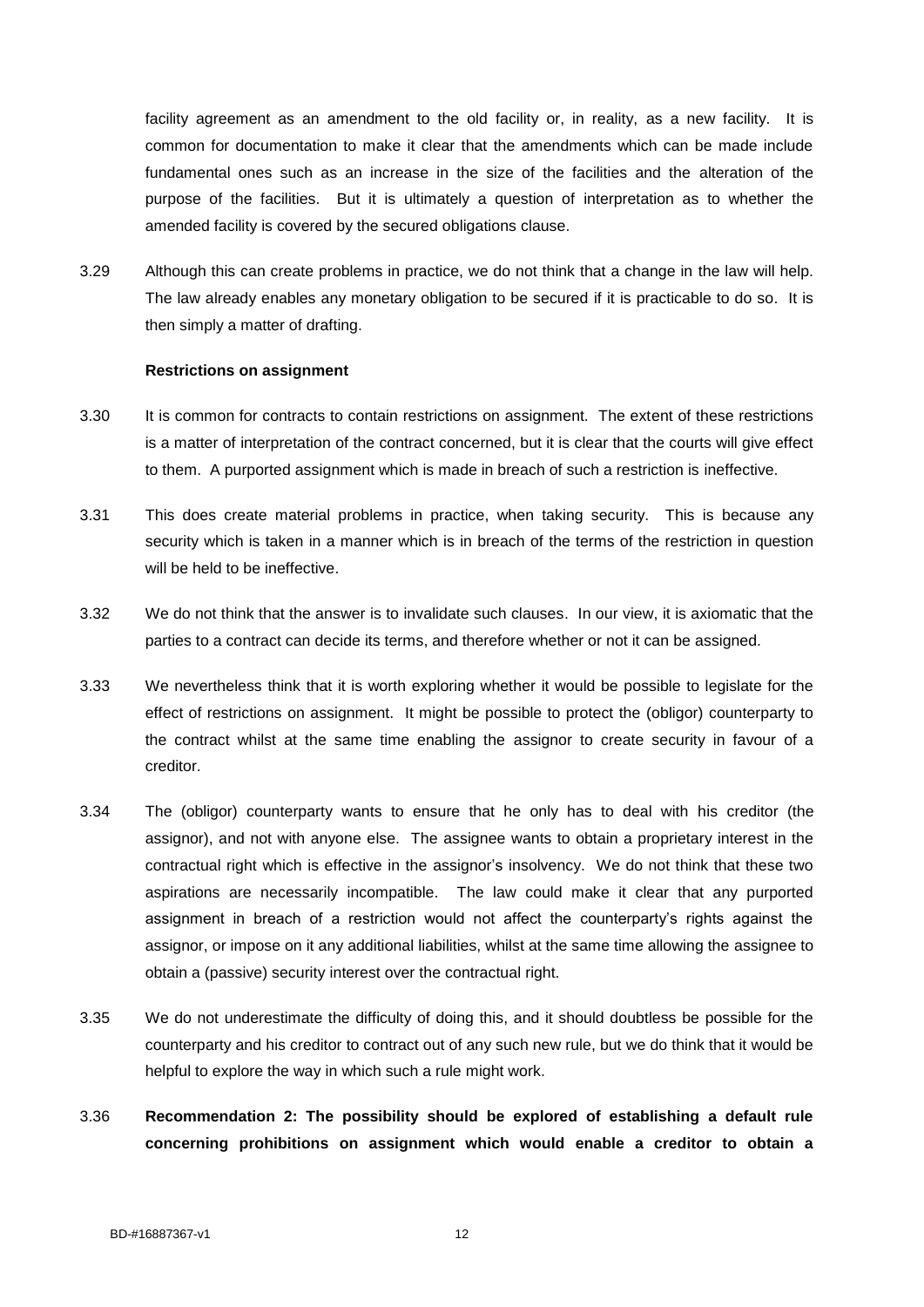**proprietary interest (whether outright or by way of security) whilst at the same time protecting the interests of the (obligor) counterparty to the contract.**

### **Floating charges**

3.37 In practice, one of the most difficult problems which affect lawyers taking security is the necessity to distinguish between fixed and floating charges. The necessity to do so mainly arises as a result of the requirement, in an insolvency, to pay some creditors out of floating charge assets, but not out of fixed charge assets. This problem is caused by insolvency law; and we therefore deal with it in Part 4, when we discuss enforcement and insolvency.

### **Registration**

- 3.38 The registration of charges is the one area of the law of security which has changed significantly in recent years; and it will change again in April 2013.
- 3.39 The removal of the requirement to register against overseas companies was a welcome simplification of the law. The changes to be implemented in April 2013 are not yet in final form, but we hope that they will clarify and streamline both the identity of those charges which are registrable and the process of registration.
- 3.40 As a result of these changes, there may be little appetite for a further wholesale review of registration. But we have decided that a review of secured transactions would be incomplete without a consideration of the registration requirements. As a result, we have not only considered whether there are any changes which could usefully be made to the registration system, but we have also reviewed again the need for a registration system, and whether it can be justified.

### **Is a registration system necessary?**

- 3.41 When we have been consulted on proposals for the reform of company charges, we have supported the retention of a registration system. This has been for two principal reasons. The first is that security should be transparent. The second is that it is very useful in practice.
- 3.42 We have already mentioned that it is relatively easy for a debtor to create security in favour of a creditor, and that we believe this to be an advantage. But that has to be weighed against the disadvantage to the debtor's other creditors that it can so easily create security and thereby prejudice them.
- 3.43 One response would be to make it more difficult to create security. This would be counterproductive for the reasons which have been discussed above. In our view, the better approach is to ensure that persons dealing with the debtor are aware - or can easily become aware - of the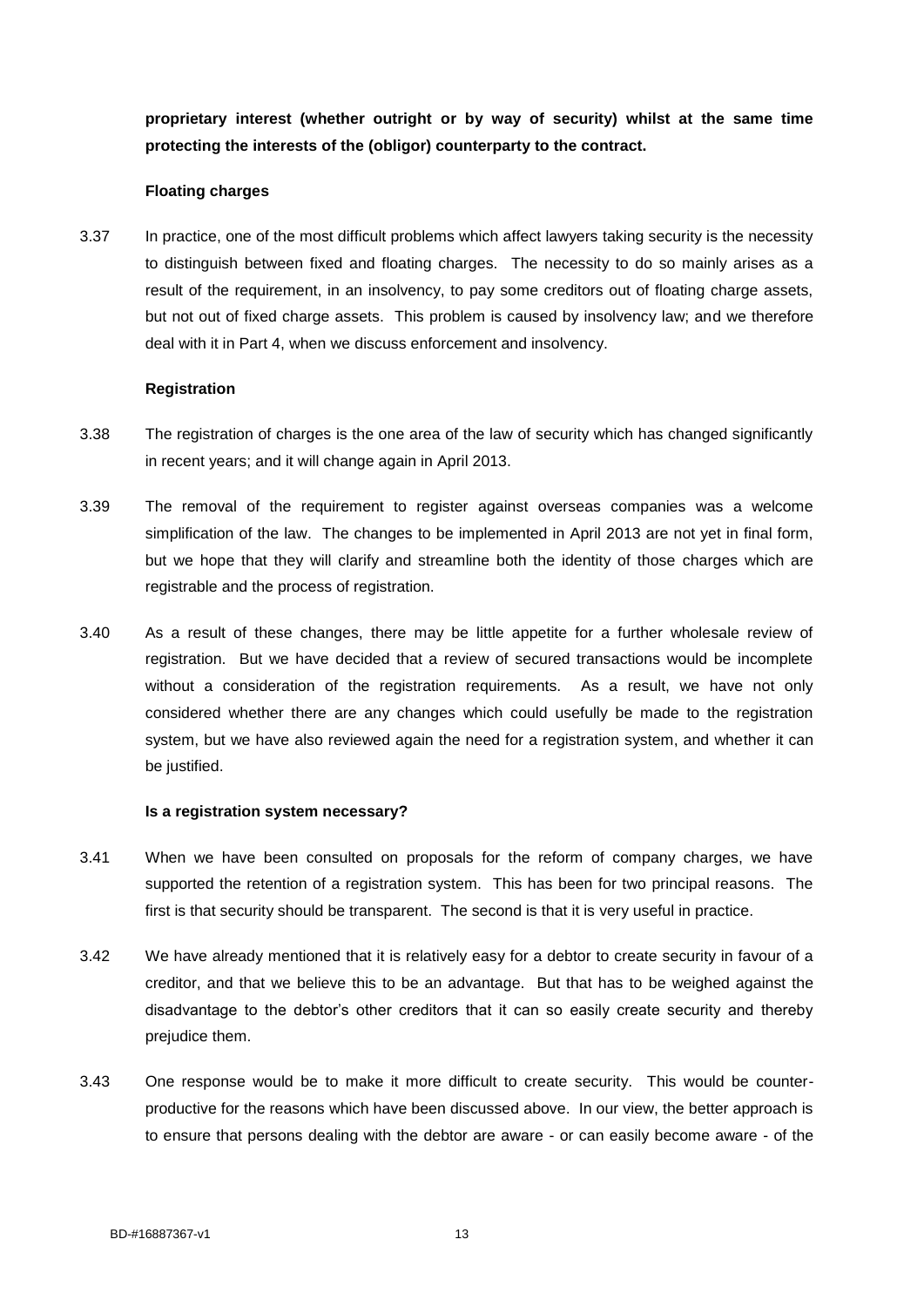existence of the security, and can therefore take an informed decision in relation to their dealings with the debtor

- 3.44 The issues can be illustrated by the following example. D owes money to C. D is owed money by T. D writes to C saying that D holds a receivable owing by T on C's behalf until the debt owing by D to C has been repaid. C does nothing else to protect its position. D later enters into insolvency proceedings. Who is entitled to the money due from T - is it C, or is it D's insolvency officer?
- 3.45 This informal arrangement creates an equitable charge in favour of C. Under the current law, its validity depends on whether D is a company or an individual. If D is an individual, the security is valid. If D is a company, it is invalid because it has not been registered. Security over receivables is generally registrable against a company but is not generally registrable against an individual.
- 3.46 Which is the better outcome? Should it be possible for security to be taken in such an informal way, or should there be a further requirement that the security be registered?
- 3.47 From the point of view of D's unsecured creditors, there is much to be said for the view that the security should only be valid if it is registered. An informal arrangement between D and C should not prejudice D's other creditors unless they are aware of it or can easily find out about it.
- 3.48 Registration gives the creditor the ability to search the register and to discover whether any security has been created. In the absence of a registration requirement, a secret arrangement between the debtor and a creditor will adversely affect the rights of third parties in an insolvency.
- 3.49 The value of the registration process is that it allows security to be created informally but, at the same time, makes the security transparent to third parties in a straightforward way.
- 3.50 The other reason why we have been in favour of a registration system is the simple fact that, in practice, it works. In our experience it provides those dealing with the debtor with useful information.
- 3.51 The contrary argument is that we all know that debtors create security and, if we are thinking of dealing with a debtor, we can ask it what security has been created. We might also make enquiries of a relevant trusted third party, such as a custodian or account bank, though they might not necessarily tell the whole story. A charges register will tell us no more than we already expect.
- 3.52 For the purpose of producing this paper, we have reconsidered our view on the question of registration. Having done so, we are still of the view that registration should generally continue to be required.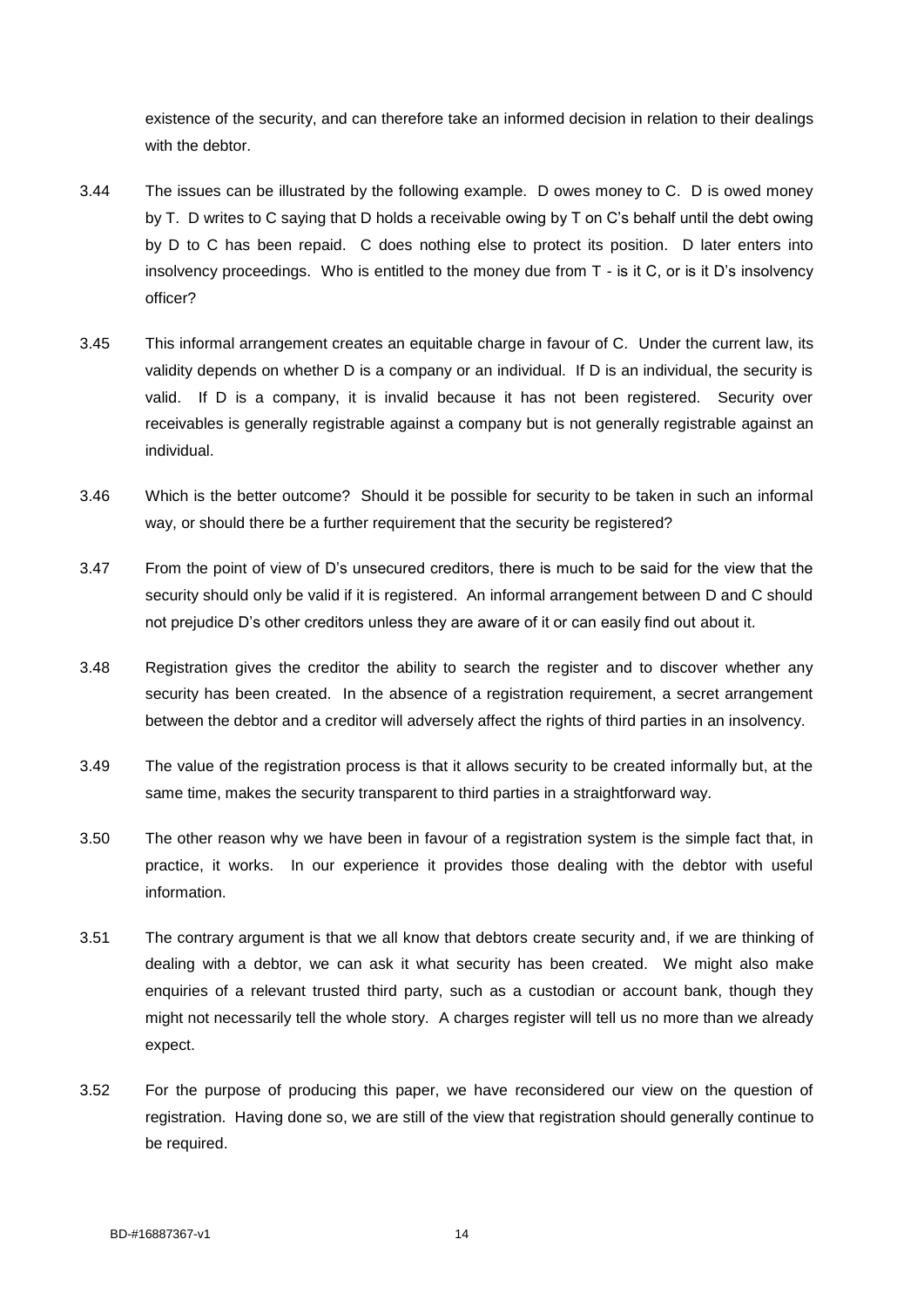### **Should the registration system be changed?**

- 3.53 If security interests are to be registrable, there are a number of other questions:
	- (a) What should be registrable?
	- (b) How should registration be effected?
	- (c) What should be the effect of non-registration?
- 3.54 These are all issues which have been the subject of consultation recently in relation to the amendments to the registration regime which will take place in April 2013. To some extent, our answers to these questions will depend on just how the new legislation is framed. We will therefore deal with these points briefly.
- 3.55 As far as registrable security interests are concerned, we believe that:
	- the basic principle should be that all security interests should be registrable;
	- there should be an exception for security interests where the creditor obtains possession of the assets concerned (i.e. pledges and possessory liens);
	- apart from financial collateral (and subject to an issue concerning control which we discuss below), there should only be very limited exceptions to the registration requirement.
- 3.56 We believe that the process of registration should be as simple as possible, that it should be possible to register the charge document itself, and that the prescribed particulars should be kept to an absolute minimum.
- 3.57 We have considered whether it would be preferable to have a system of "notice filing" but, on balance, we do not believe that it would be preferable to the system to be introduced in April 2013. The advantage of notice filing is that the creditor can file a brief notice to cover a variety of intended transactions. Its disadvantage is that the information available is necessarily much more limited than it would be if the charge document itself were filed, and it would contain information about transactions which may or may not actually happen. In practice, we think that the more accurate and detailed information available from transactional filing is useful. And we do not believe that it is a problem in practice to register each transaction.
- 3.58 In the interests of clarity and simplicity, we believe that the effect of non-registration should be to render the security void for all purposes, but without affecting or accelerating the underlying secured liability.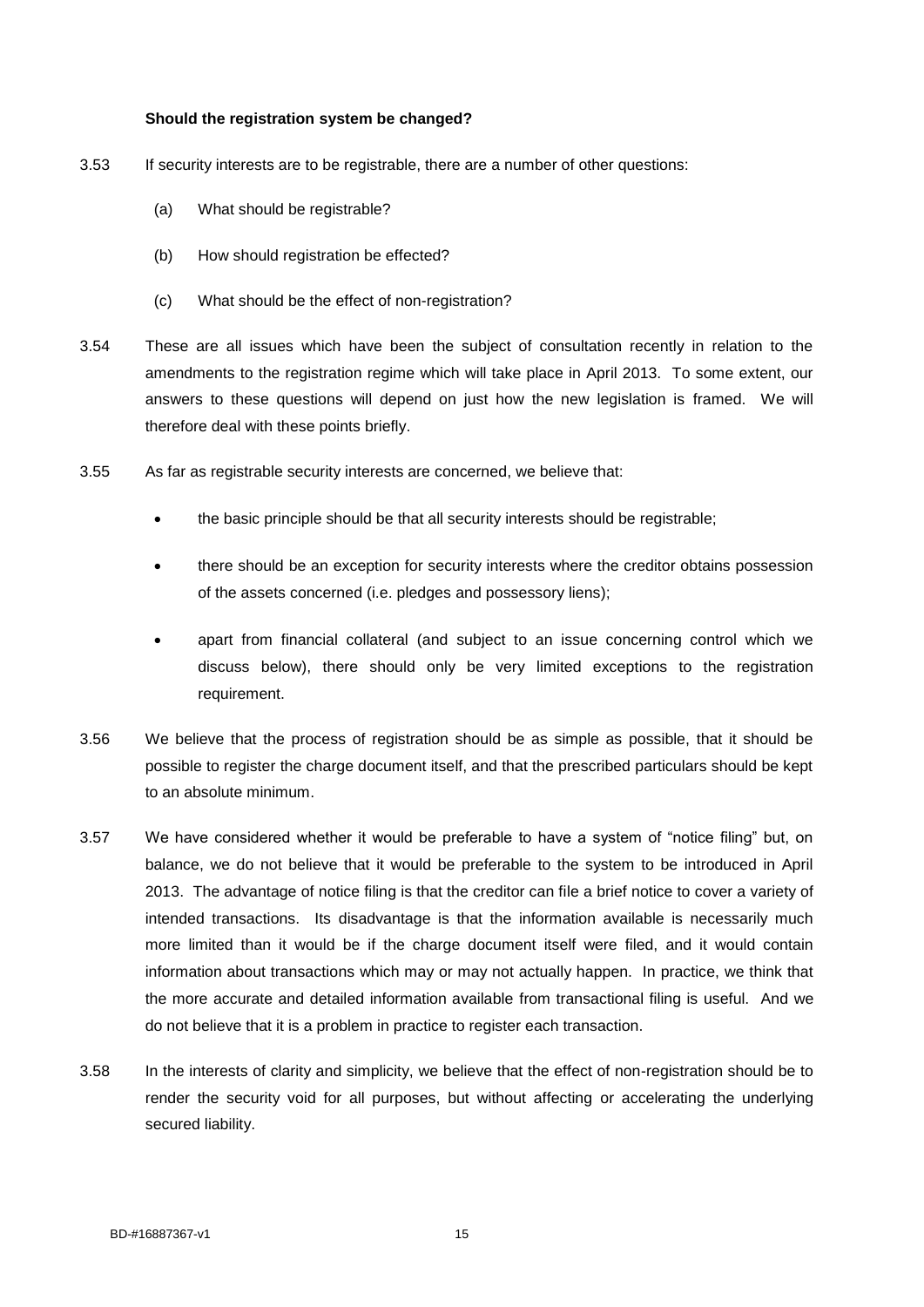- 3.59 Although it does not cause material problems in practice, we believe that the "twenty-one day invisibility period" should be abolished. This would be necessary if Companies House were to be used as a priority system, but the difficulties of doing this should not be underestimated. Priorities are discussed in Part 5.
- 3.60 The system of registration requires the registration of security interests, but not of outright interests (including title transfer arrangements). We have considered whether this creates any practical problems or whether there is any material difficulty in distinguishing between secured and outright transactions. We are not aware of any material problems in practice. Whether outright transactions should require registration is discussed in Part 7.

# 3.61 **Recommendation 3: Further discussion of simplification and clarification of the registration system should await the implementation of the April 2013 changes.**

### **Control**

- 3.62 Traditionally, English law has only recognised one exception to the requirement to register security interests created by a company - that the creditor takes possession of a tangible moveable asset (including a documentary intangible). In recent years, the law has recognised a further exception - that the creditor obtains "control" over financial collateral.
- 3.63 We have considered whether control by the creditor should be an exception to the requirement to registration for intangible assets generally.
- 3.64 One reason for doing this is that control is already a factor in relation to security over financial collateral. If control is an alternative to registration in the case of financial collateral, is this an example of a potentially wider principle? If possession is an alternative to registration in the case of tangible assets (including documentary intangibles), should control serve the same function in relation to other intangible assets - or at least some of them?
- 3.65 The contrary view is that registration of security serves a very useful purpose, and that exceptions to it should be few and far between. If the creditor is in possession of an asset, the debtor is not, and no-one will be fooled. Can the same be said of control? And although the concept of possession of goods is well understood, there is considerable doubt about the meaning of control of intangibles.
- 3.66 We have not reached a conclusion on this issue. But, on balance, we believe that the possibility of using control as an alternative to registration should be discussed further.
- 3.67 **Recommendation 4: Consideration should be given to whether control of intangible assets or certain types of intangible asset, should be an alternative to registration.**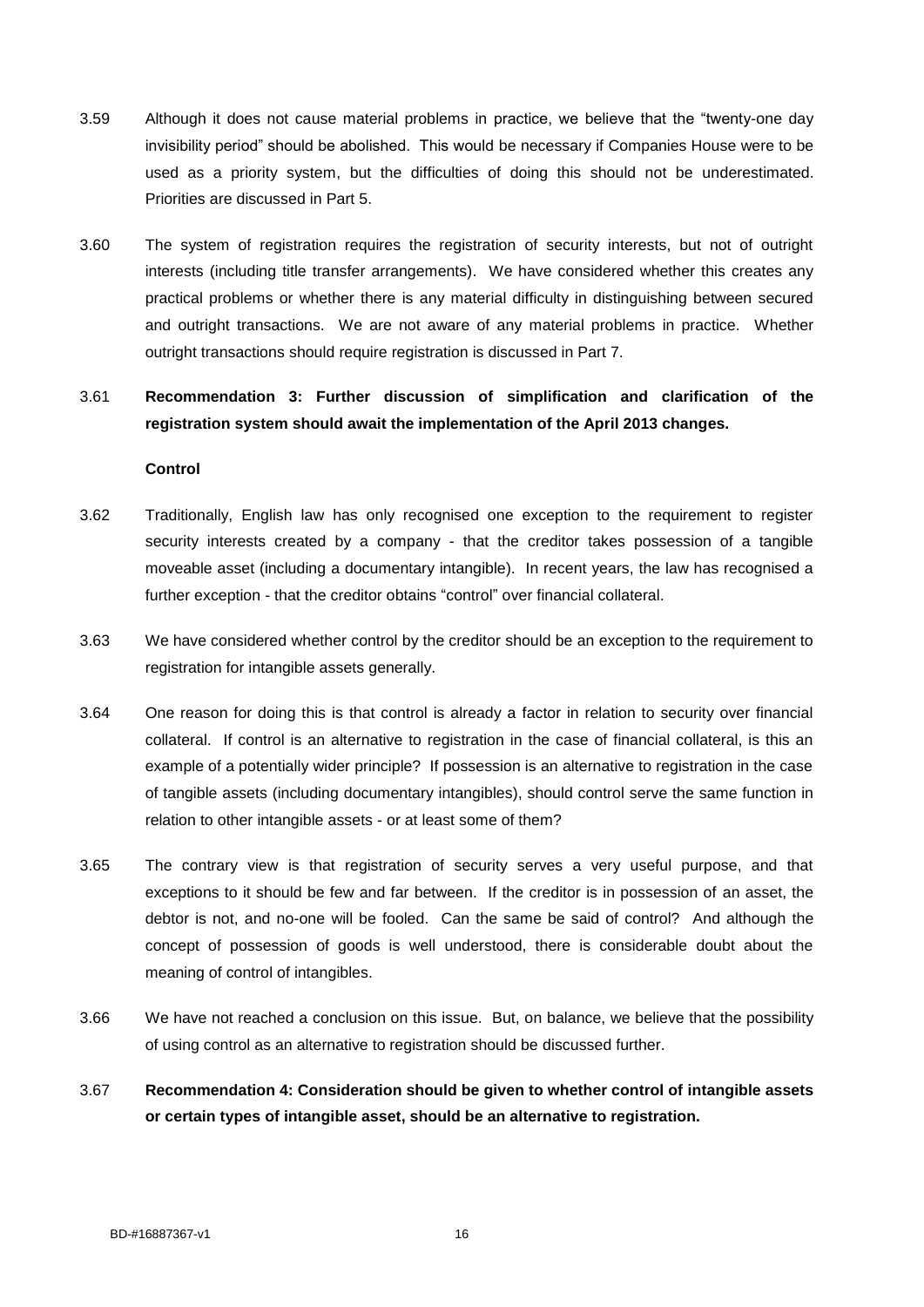### **Individuals**

- 3.68 It is generally accepted that the bills of sale legislation is ripe for reform. The current legislation dates back to 1878. The problem has been in deciding what to put in its place.
- 3.69 Our experience is predominantly concerned with corporate debtors, and we therefore approach this topic with caution.
- 3.70 The current bills of sale legislation makes it difficult for individuals to borrow on security over goods. As a consumer protection measure, that may well be the best outcome. We would expect there to be limitations on the ability of consumers to create security.
- 3.71 Whether there should be similar restrictions on unincorporated businesses is another matter. In theory, we can see that it might be sensible to treat unincorporated businesses differently from consumers. On the other hand, the registration system in relation to companies works well because each company has an individual registered number. Whether it would be possible to provide a registered number for unincorporated businesses needs to be considered. If it were practicable to do so, it might be possible to extend the company registration system to unincorporated businesses, as has been done with LLPs.
- 3.72 The advantage of the current system is the clear distinction between companies and individuals. Any change would require a distinction to be drawn between individuals which are consumers and those which are businesses. That is much more difficult to draw.
- 3.73 **Recommendation 5: Security granted by individuals raises different and more complicated issues. It does need to be reformed, but the nature of the reforms is much less obvious than for companies and it is less pressing in practice.**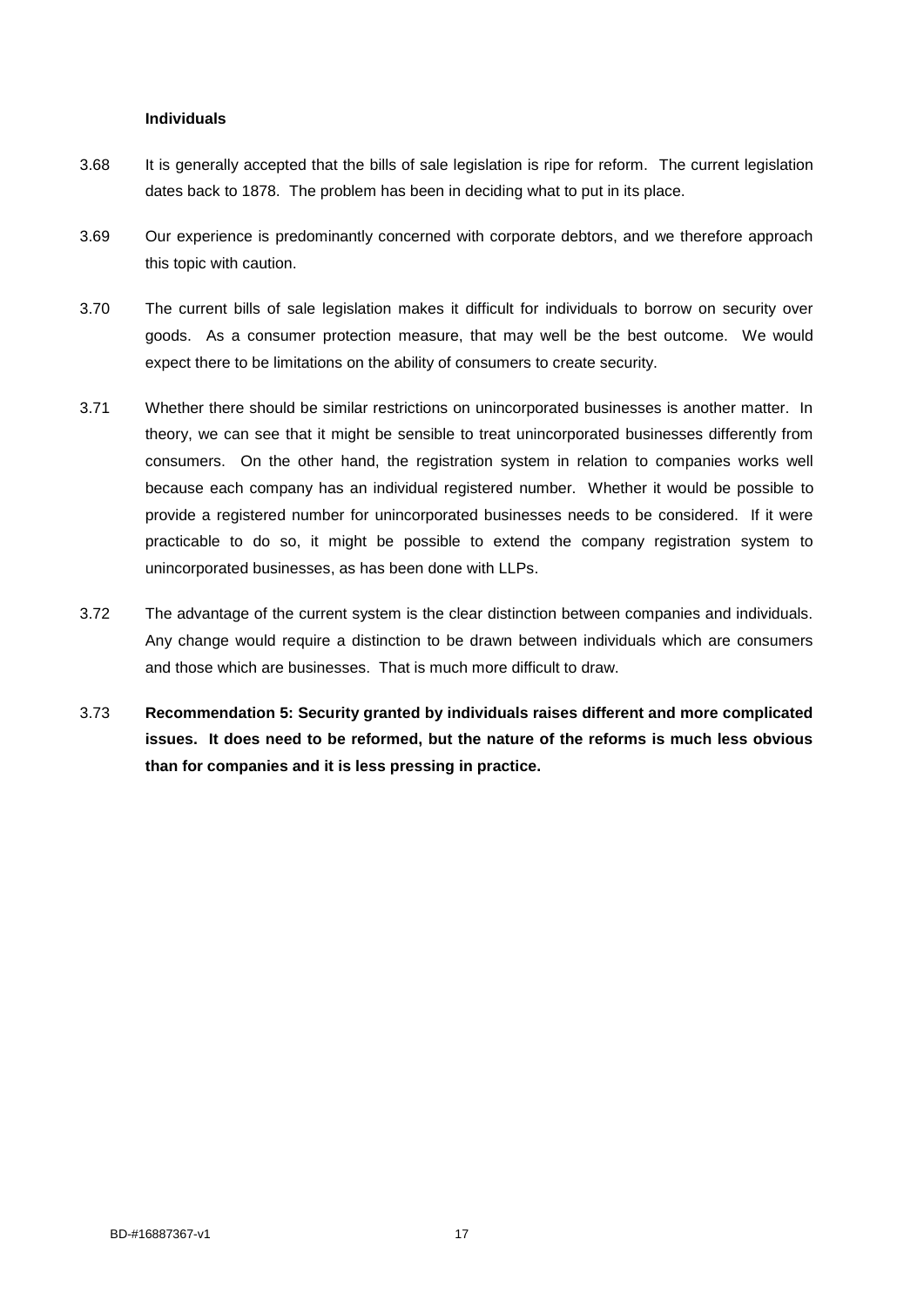# **PART 4: ENFORCEMENT AND INSOLVENCY**

4.1 The ability to enforce security simply and cheaply is as important as its creation. Security is a means to an end, not an end in itself. Its value consists in the ability of the secured creditor to turn the security into money in order to repay the secured obligations. And this is as important in insolvency proceedings as it is outside them.

## **Powers of enforcement**

- 4.2 Most security documents contain detailed provisions conferring various powers of enforcement on the secured creditor. These provisions are, generally, effective and, in practice, secured creditors have few problems in enforcing security outside insolvency proceedings.
- 4.3 In the absence of express provision in the security document, the creditor's powers of enforcement are much less satisfactory.
- 4.4 The current default powers of enforcement are unclear in many respects, they differ depending on the nature of the secured interest concerned and the nature of the asset which is the subject of the security, they contain methods of enforcement (such as foreclosure) which are rarely used in practice, and the restrictions on enforcement contained in the Law of Property Act 1925 do not reflect current practice.
- 4.5 We consider that a simplified set of default rules which would apply to all security interests over all assets and which would reflect current practice would be useful, not least because it would sweep away the necessity to consider a great deal of arcane case-law which is no longer of any practical relevance.
- 4.6 It would need to be clear that these default powers could be expressly or impliedly contracted out of in any particular case, thus giving the required degree of flexibility to the parties to shape the enforcement powers to the particular context of their transaction.
- 4.7 **Recommendation 6: The possibility should be explored of establishing a simplified set of default enforcement powers which would reflect current practice, and which would be capable of being modified by agreement.**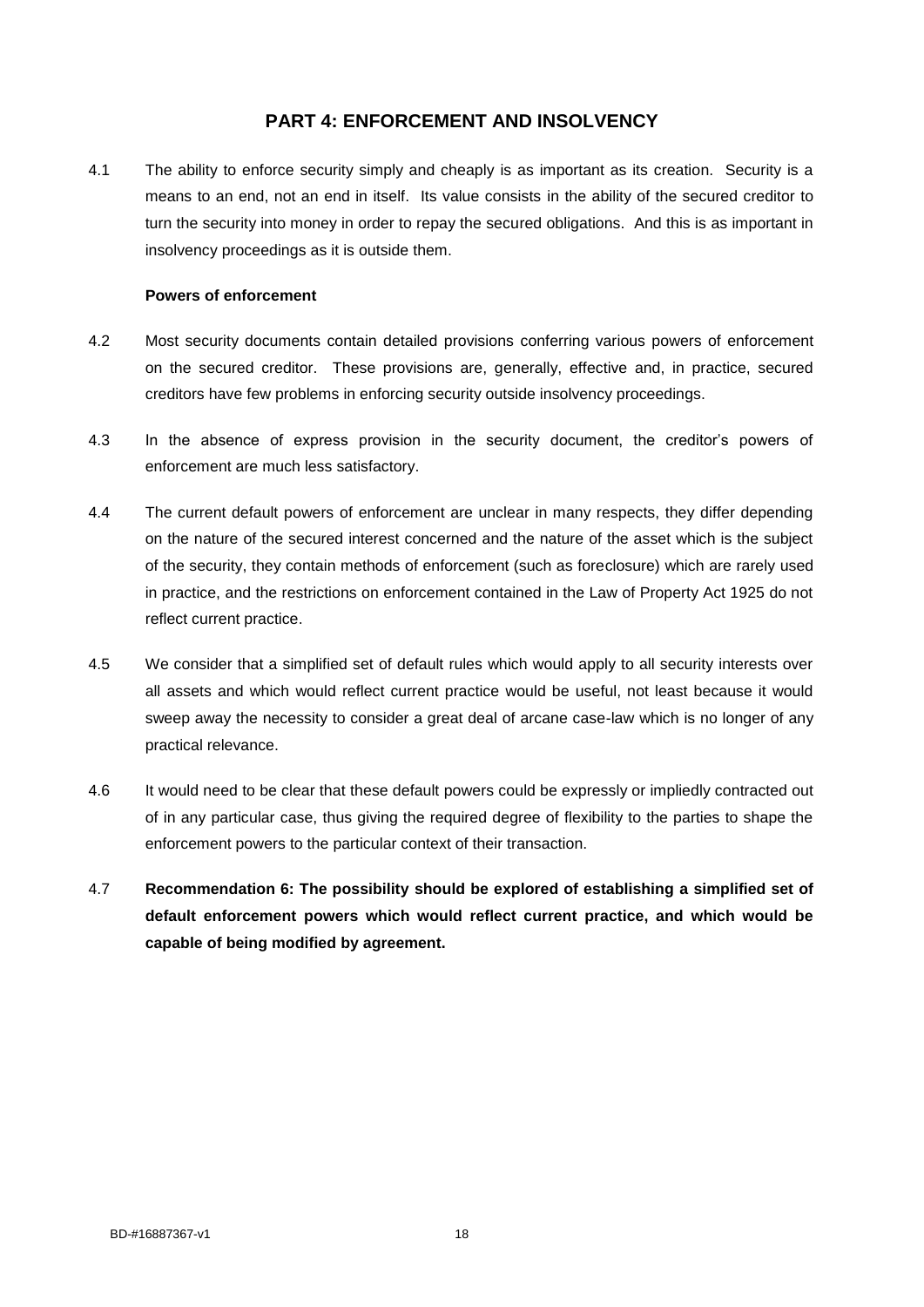### **Clogs on the equity of redemption**

- 4.8 When a debtor creates security over his assets, he retains an equity of redemption. This is an important right, but the courts have extended it in various ways which are less satisfactory. One such extension is that a provision in a secured transaction which purports to encumber the secured assets after the security has been redeemed is void. In particular, an option for the creditor to purchase the secured assets will be void if it is part of the mortgage transaction.
- 4.9 This can create practical issues, and we think it is worth exploring whether it would be possible to allow the creditor to have an option to purchase the secured assets whilst at the same time protecting the debtor. In this respect, we have noted the right of "appropriation" which is available to a chargee or mortgagee under a security financial collateral arrangement (subject to suitable safeguards provided by the FCARs).

# 4.10 **Recommendation 7: Consideration should be given to simplifying or clarifying the rules concerning clogs on the equity of redemption.**

### **Duties on enforcement**

- 4.11 It is important that there should be clear and straightforward duties on secured creditors, receivers and administrators when enforcing security. Although not all the cases are easy to reconcile, there does seem to be a broad measure of agreement on what those duties are. The courts have had to weigh the interests of the creditor and the debtor. The creditor wants to be repaid as quickly as possible. The debtor wants to ensure that full value is obtained for the charged assets. The courts have had to strike a balance between these competing interests.
- 4.12 There may be some merit in attempting to codify these principles, but experience of attempting to do so in other areas has tended to indicate that to do so may restrict the flexibility of the courts to adapt the principles to meet changing requirements.
- 4.13 If there is to be a universal security interest, it will be necessary to codify the duties of those who enforce security. Such a codification should be drafted in broad enough terms to enable the necessary flexibility to continue.
- 4.14 It is also recognised that these are issues where chargors and chargees may have different expectations, and this needs to be taken into account when establishing the principles.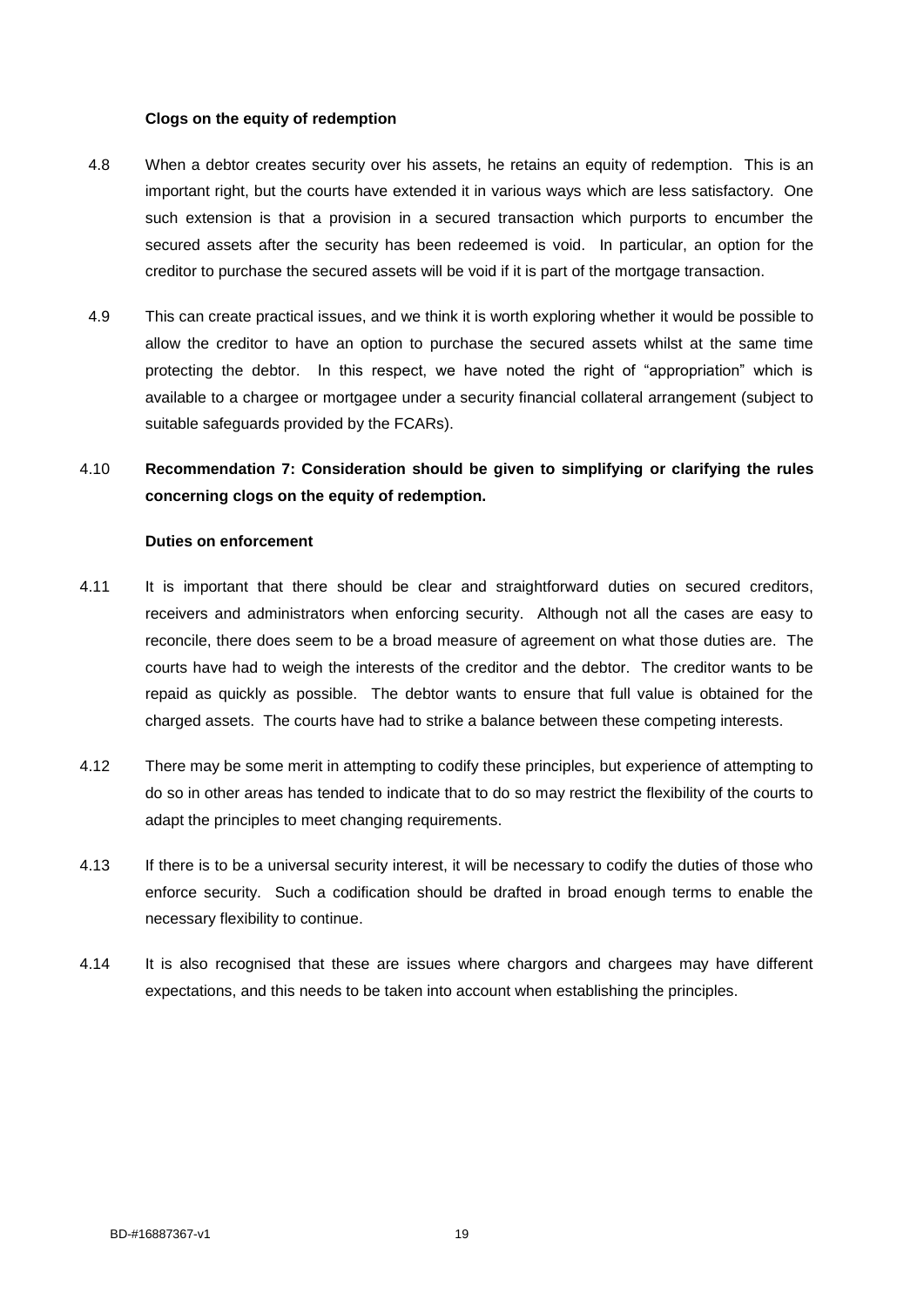#### **Insolvency**

- 4.15 In practice, security is nearly always enforced against the backdrop of an insolvency process in relation to the debtor. This does cause problems for the secured creditor, but they are inherent in the tension between the law of security and insolvency law.
- 4.16 In certain types of insolvency procedure (most notably administration), the secured creditor is prevented from enforcing its security as a result of a moratorium. In all types of insolvency procedure, a secured creditor is at risk of the security being attacked under the claw-back provisions of the insolvency legislation. These risks are well-understood and, although improvements can always be made, we are not aware of any material issues in relation to them.
- 4.17 There is, however, one issue which does create substantial problems in practice the distinction between fixed and floating charges.
- 4.18 Although it is relatively easy to state the test of when a charge is a floating charge, its application to the facts of any particular case involves a great deal of uncertainty. This is supported by the evidence of the conflicting cases concerning charges over book debts decided over the last thirty-five years.
- 4.19 The reason why the distinction has to be drawn is largely because of the requirements of insolvency legislation. Were it not for the fact that insolvency legislation requires certain liabilities to be paid out of floating charge realisations, but not out of fixed charge realisations, there would be very little need in practice to draw the distinction.
- 4.20 We recognise that it may be appropriate to require some liabilities of a debtor to be paid in priority to secured creditors in some types of case, but the problem with the current law is the uncertainty which it creates
- 4.21 Under the current law, it is simply not possible to advise, with any degree of certainty, whether many types of security interest are fixed or floating. That does a great disservice to English law.
- 4.22 We assume that, at least to some extent, administrations will need to be funded out of assets which are the subject of security. The difficulty is to identify what those assets should be.
- 4.23 There are at least three possible approaches:
	- clarifying the distinction between fixed and floating charges (particularly in relation to those areas not covered by the existing cases or where decisions have introduced uncertainty);
	- identifying particular classes of asset which would be available to the administrator (as is done in many of the PPSA jurisdictions);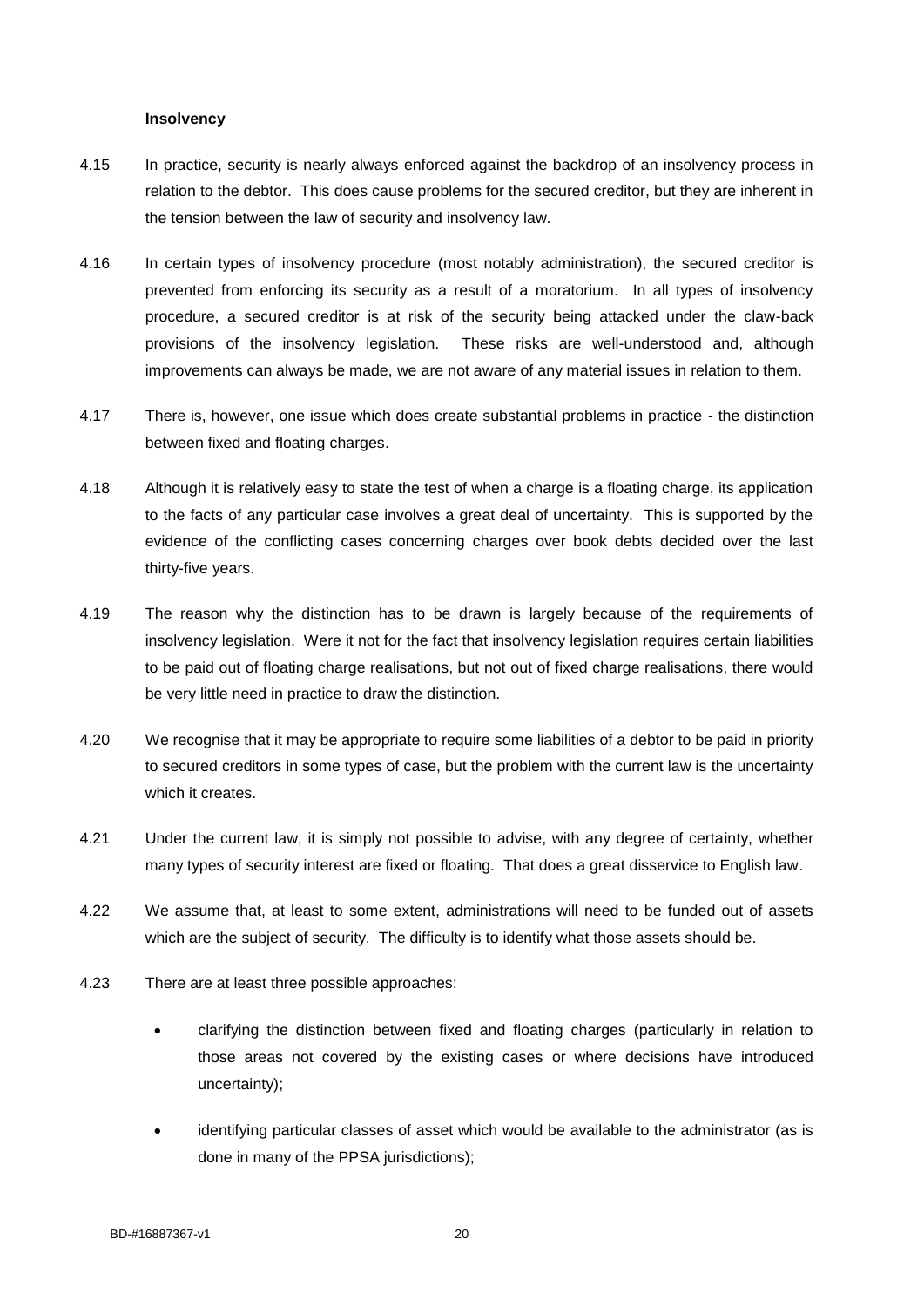- allowing administrators to use a percentage of all of the company's charged assets up to a fixed limit.
- 4.24 This is a very delicate issue, and would involve a material change to insolvency law. But we think it is worth exploring solutions to what is a running sore in our legal system.
- 4.25 **Recommendation 8: A clear principle should be established to determine (a) who, other than the chargee, should benefit from charged assets and (b) the identity of the charged assets concerned. It should avoid having to distinguish between fixed and floating charges.**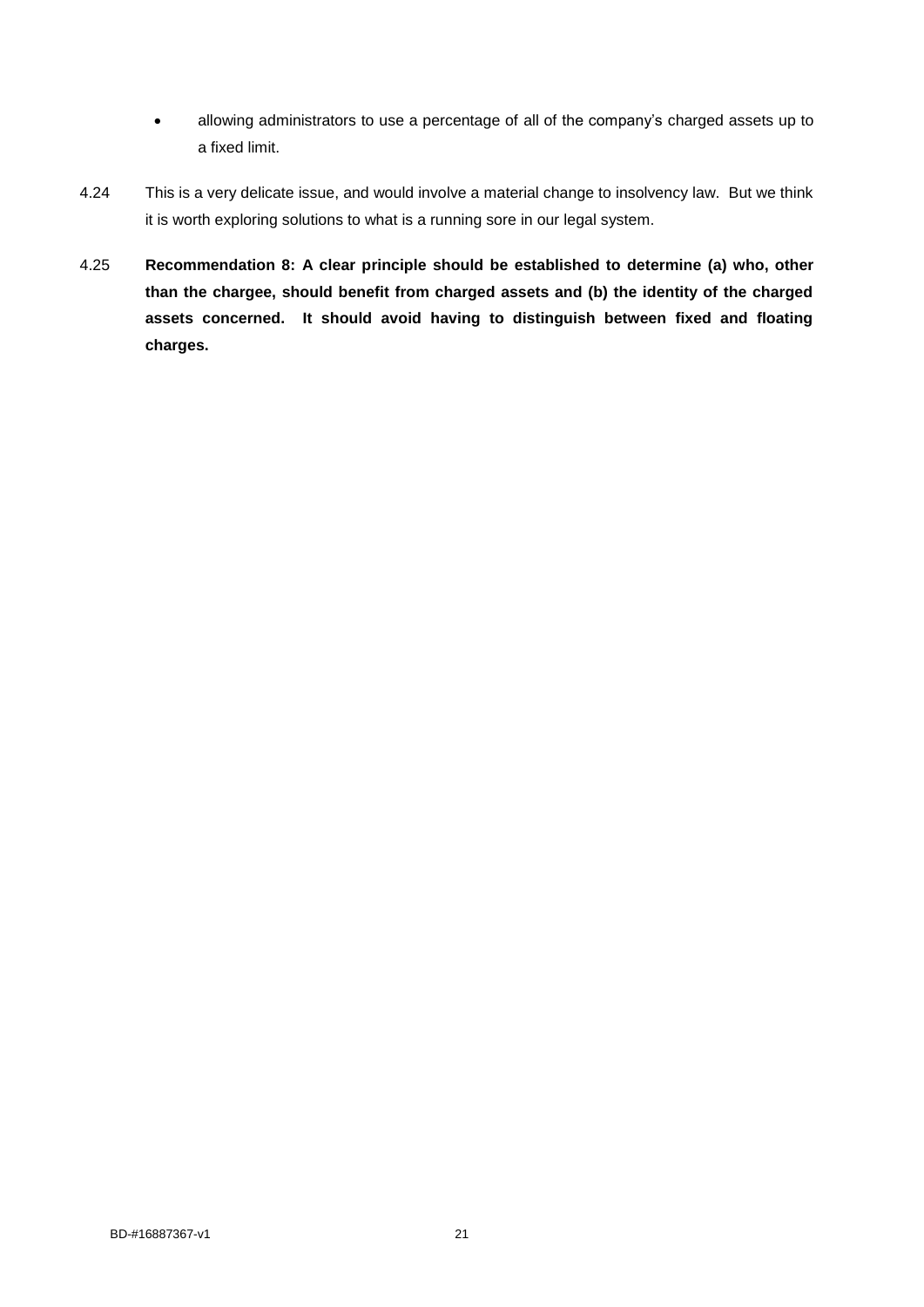# **PART 5: PRIORITIES**

- 5.1 The English priority rules are detailed and complicated. English law broadly divides assets into three types - land, goods and registered securities, and other intangibles - to which it applies different rules. These rules are then overlaid by those which regulate the priority of security interests which are registered at the asset registries, as well as by particular rules for floating charges and for tacking further advances.
- 5.2 There is a consensus that the rules are too complicated and are in need of reform. The problem is in establishing what should replace them. Most priority disputes involve two innocent parties, each of whom has been duped by the debtor; and there is often room for doubt as to which of the parties ought to suffer as a result. It would be naive of us to assume that we now have all the answers to issues which have perplexed judges in reported cases for more than three hundred years.
- 5.3 Because most priority issues involve fraudulent action on the part of the debtor there have been few cases in the last fifty years in which such issues have had to be resolved by the courts in the context of company security interests. So, although there is no doubt that the priority rules need to be simplified, priority issues are not, in practice, the main concern of those taking security. Fortunately, priority issues arise infrequently in practice.
- 5.4 One of the reasons why there are fewer cases now than there were in the nineteenth century is because of the advent of the registration of security interests both at asset registries and at Companies House. The asset registers determine the priority of security interests over those assets which they apply to - land, ships, aircraft and certain intellectual property rights. The register at Companies House is not a priority register but, in practice, it does enable a creditor to find out about prior security interests and act accordingly.
- 5.5 We have given thought to whether it would be practicable to turn Companies House into a priority system for charges and thereby to avoid changing the underlying priority rules, but we have concluded that this "sticking plaster" approach would not work.
- 5.6 We see no alternative to a root and branch overhaul of the priority rules. And because so many of the rules relate to outright interests as well as security interests, we consider that it is essential that this review extends to outright transfers as well as to transfers by way of security.
- 5.7 **Recommendation 9: There should be a review of the priority rules for outright and secured transactions in relation to all types of asset, with a view to providing a coherent and simpler set of principles to determine priority.**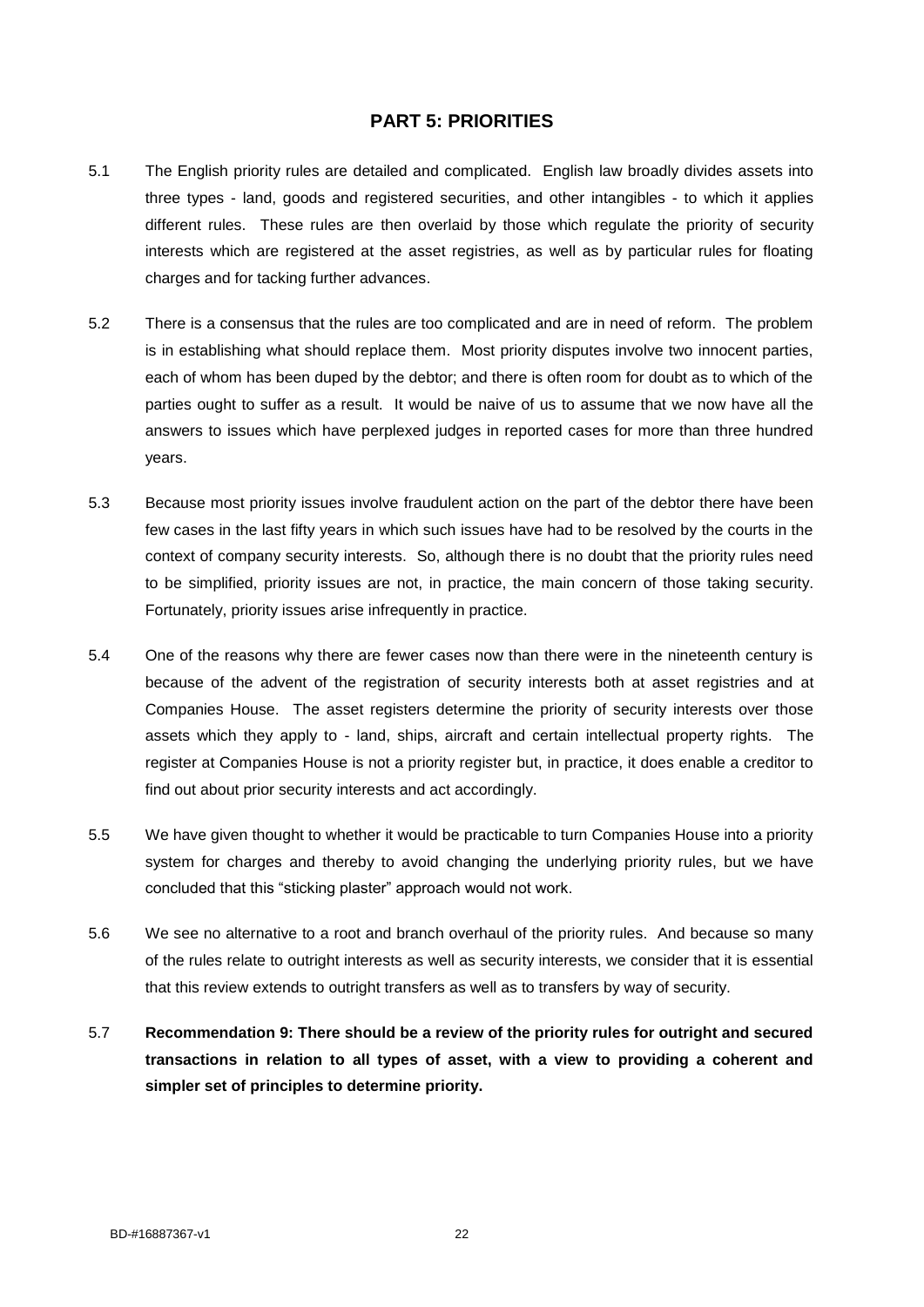## **The existing priority rules**

- 5.8 The system ultimately proposed may sweep away many of the existing priority rules, but it is important to consider how the existing rules operate in practice, with a view to informing the debate about reform.
- 5.9 The starting point for any discussion of priorities is the "first in time" rule, and the main issue in practice is the extent to which that rule is overridden in particular cases. There are a number of circumstances in which this can happen:
	- A *bona fide* purchaser of legal title to an asset can take priority over an earlier equitable interest.
	- In the case of debts and certain other intangibles, priority may depend on the date on which notice is given to the underlying debtor (the rule in *Dearle v Hall*).
	- Registration can have an impact on priorities either by determining priority (in the case of the asset registries) or by giving (actual or constructive) notice of a registered interest (in the case of registration at Companies House).
	- If the equities are not equal, priority can go to the person with the better equity.
	- There are particular rules relating to the priority of floating charges, which can have the effect of postponing them to fixed charges.
	- The rules on "tacking further advances" restrict the ability of a secured creditor to rely on his priority when he has notice of a subsequent security interest.
	- In some types of case, transactions which are connected are treated as one transaction for the purpose of priority issues (this is the basis of the "purchase money security interest").
- 5.10 There is a great deal of law on these topics which cannot adequately be discussed in a paper of this kind. We have therefore drawn out what we consider to be the key issues in relation to each of these principles.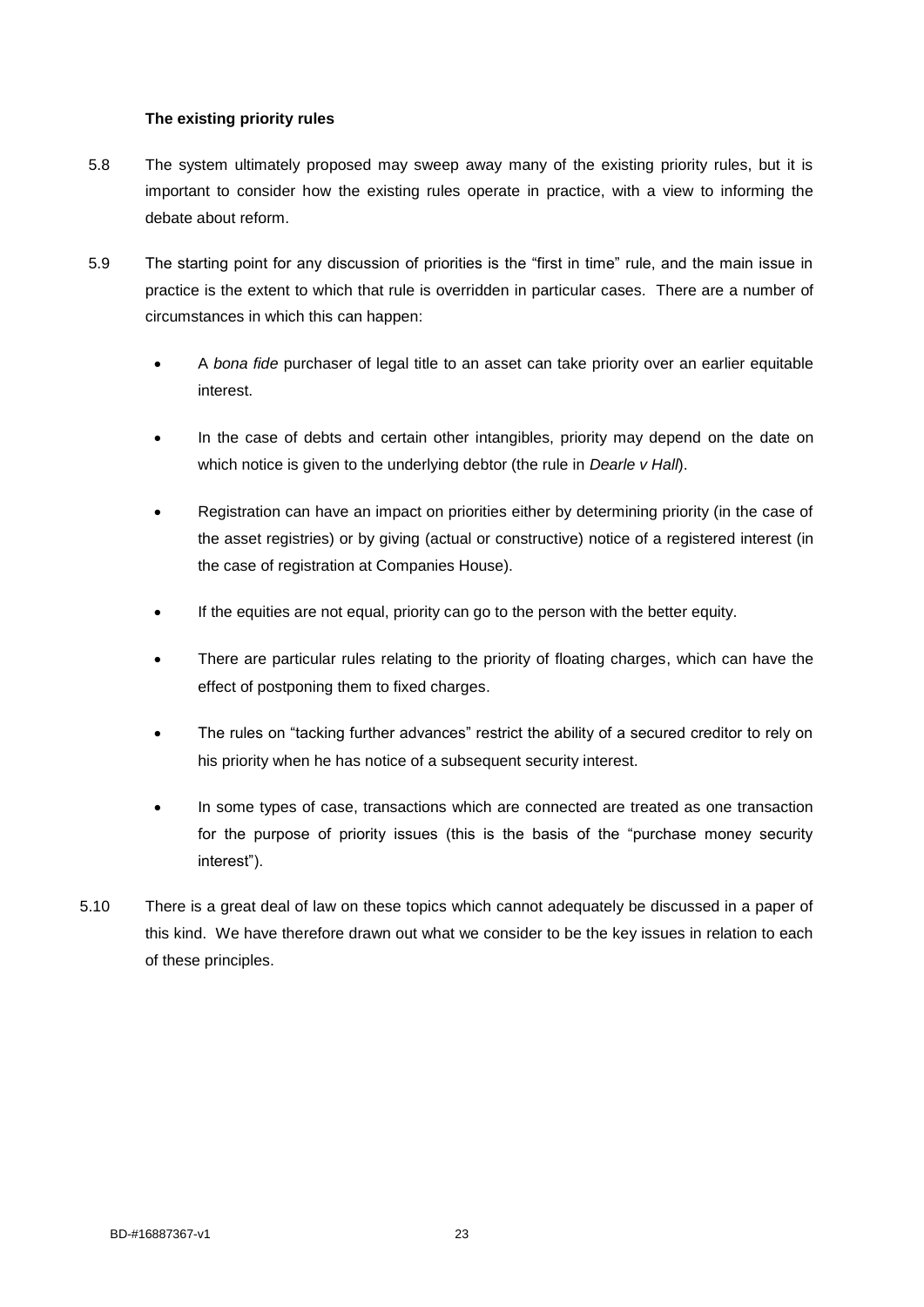### **The** *bona fide* **purchaser rule**

- 5.11 A person who, for value, acquires a legal interest in an asset will take the asset free from an earlier equitable interest in it of which he did not have actual or constructive notice at the time he took his interest.
- 5.12 One merit of this principle is that a creditor who takes the trouble to obtain a legal interest (rather than just an equitable one) is rewarded. But whether this is any longer a sensible justification for drawing the distinction between legal and equitable interests is open to doubt.
- 5.13 If the distinction between legal and equitable interests is to be abolished for priority purposes in relation to secured transactions, it must also be abolished in relation to outright transactions. It would not be sensible to retain the principle in some types of case, but not in others.
- 5.14 There is an additional complexity which results from the rule concerning tacking the legal estate (sometimes referred to as tacking *tabula in naufragio*). This is an exception to the basic principle that a person acquiring a legal interest in an asset will only take free of an earlier equitable interest in that asset if, at the time he acquired the legal interest, he did not have actual or constructive notice of the equitable interest. The rule gives a person priority if he is able to get in the legal estate subsequently. It has been abolished in relation to land, but not in relation to other assets.
- 5.15 Whatever happens in relation to the *bona fide* purchaser rule, it is suggested that the principle of tacking the legal estate should be abolished in all cases.

### **The rule in** *Dearle v Hall*

- 5.16 The priority of transfers of debts and certain other intangible assets is, subject to certain exceptions, determined by reference to the time the transferee gives notice of the transfer to the underlying debtor.
- 5.17 The rule in *Dearle v Hall* has caused a great deal of controversy. But it does have a certain practical appeal. The person who owes the debt will get a good discharge by paying the debtor unless he has been notified of the transfer. Once a debt has been paid, it ceases to exist, and the priority rule recognises this fact. That is not to say that, in appropriate cases, it would not be possible for one creditor to trace the proceeds of the debt into the hands of another. But a simple rule that both priority and discharge depend on notice has something to recommend it.
- 5.18 One alternative method of priority would be to enable transfers of debts to be registered and for priority to be given to the person who registers first. This is not straightforward. Debts owing by companies could be registered at Companies House, but how would debts owing by individuals be dealt with? Would the benefits outweigh the costs of setting up a new register?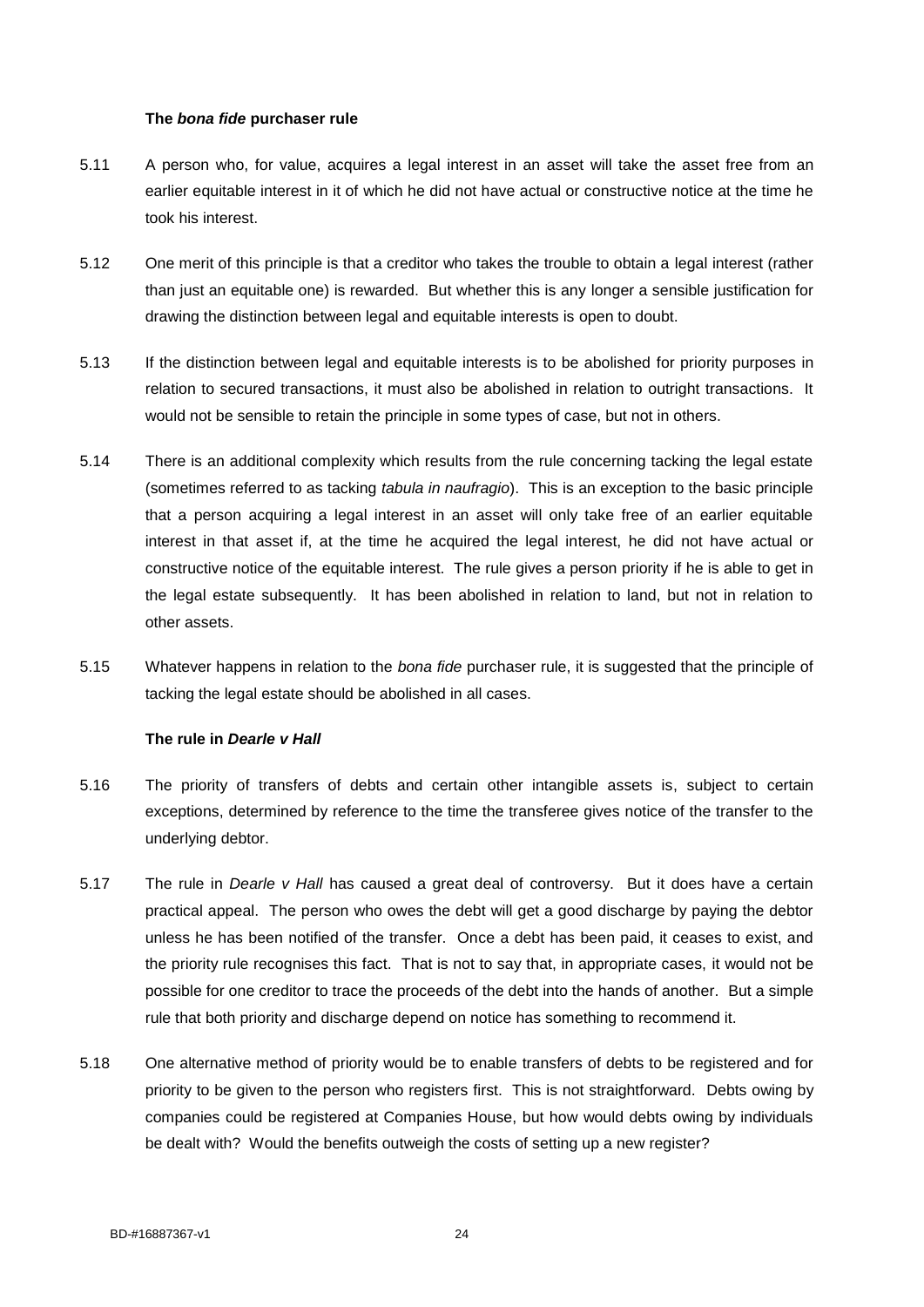#### **Registration**

- 5.19 English law has two registration systems asset registries and debtor registries.
- 5.20 The asset registries apply to land, ships, aircraft and certain intellectual property rights. The basic principle with all of these registries is that, as between two registrable dispositions, priority depends on the date of registration, rather than on the date of creation; and a registered disposition will take priority over a registrable, but unregistered, one.
- 5.21 In our experience, this principle works well in practice and provides certainty. But it is only practicable in respect of assets of a sufficient value that a person who wishes to acquire an interest in the asset would expect to have to search the register. It is impracticable to set up registries for assets of too low a value.
- 5.22 One question in relation to the asset registries is the position of a person who is actually aware of an unregistered interest, but then goes on the register. Should that person take priority over the early interest when he was aware of it when he acquired his interest? Or should the register be sacrosanct?
- 5.23 The other type of registration system is against the debtor, rather than the asset. In the case of companies, this involves the registration of charges at Companies House. Unlike the asset registries, registration at Companies House does not directly affect priorities. But, in practice, the registration of a charge at Companies House may give other persons (actual or constructive) notice of that charge, and thereby prevent them from relying on the *bona fide* purchaser rule or the rule in *Dearle v Hall*.
- 5.24 In practice, this has limited the number of priority disputes because persons intending to deal with the debtor are able to search the register. But it is an indirect method of dealing with priorities, and the question arises whether it would be more sensible to give registration at Companies House a direct effect on priorities by ranking registered interests at Companies House by reference to the date of registration.
- 5.25 If this were to be done, it would be necessary to adopt a priority notice system along the lines of that used at the Land Registry. We do not, however, underestimate the potential difficulties of making a debtor registry, entries on which do not constitute title to an asset, a priority register in a similar way to an asset registry.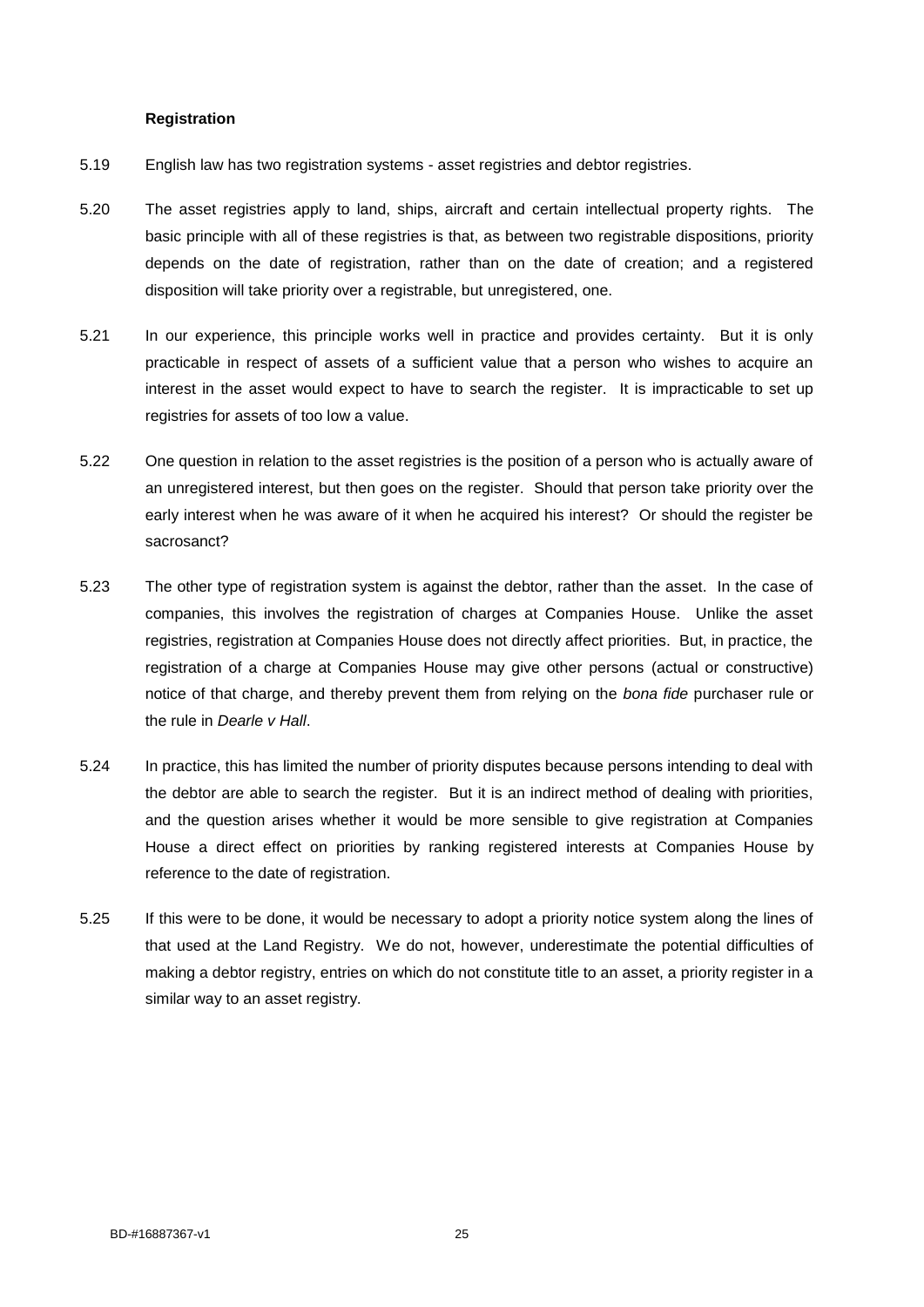### **Unequal equities**

- 5.26 The principle that the first in time has priority, and also the *bona fide* purchaser principle, are both subject to an exception. They only apply if "the equities are equal". If the equities are unequal, the person with the better equity will prevail.
- 5.27 There is a great deal of case law on this principle, although it is very rarely applied in practice these days.
- 5.28 There is much to be said for abolishing this principle.

## **Floating charges**

- 5.29 The priority rules concerning floating charges are very different from those which apply to fixed charges. This follows from the very nature of a floating charge. Where the creditor has a fixed charge, the debtor is unable to dispose of it free from the charge, or create a proprietary interest over it ranking ahead of the charge, without the consent of the chargee. With a floating charge, however, the chargor is given the general prospective authority by the chargee to dispose of, or otherwise deal with, the assets which are the subject of the floating charge in the ordinary course of the chargor's business free from the charge until it crystallises. As a result, a floating charge will generally rank behind a subsequent disposition of the charged assets (whether outright or by way of security). This is because the debtor has the general authority to create such interests in priority to the floating charge; and a limit on its authority is only effective if the person affected has (actual or constructive) notice of it.
- 5.30 The Law Commission has suggested that the default rule should be varied so that the implied authority of the debtor under a floating charge should be limited to making outright disposals, and that it should not extend to the creation of security. It also suggested that it would be possible for the parties to agree a variation of this default rule.
- 5.31 We consider that such an amendment to the law would be useful and would reflect the expectations of the parties to secured transactions. If such a change were made, the default rule would be that the chargor would have the prospective general authority to dispose of its assets outright in the ordinary course of its business, but not the authority to create security over them unless specifically authorised to do so in the floating charge document.
- 5.32 We therefore suggest that the priority of a floating charge should depend on its date of creation.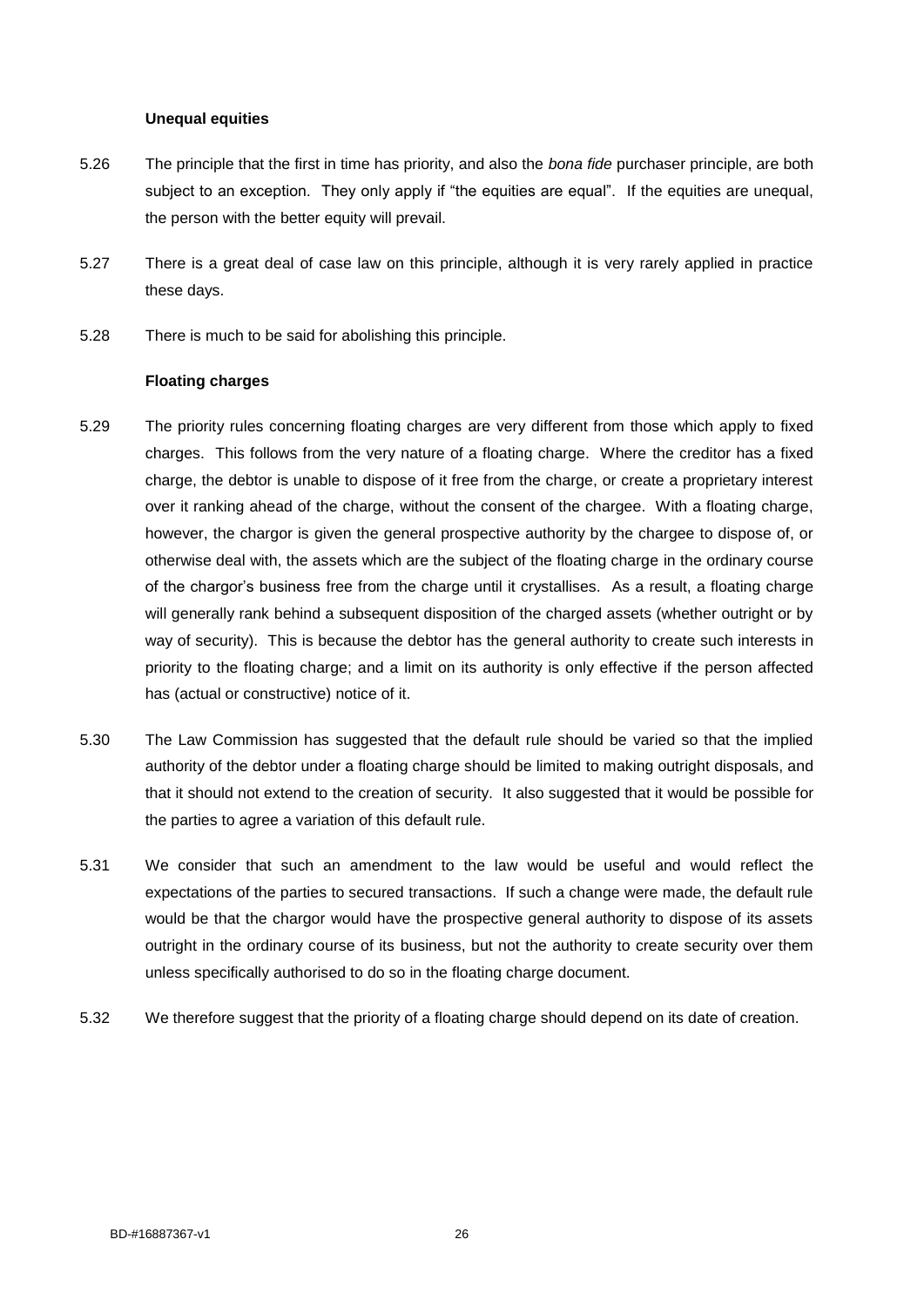### **Tacking further advances**

- 5.33 Once it has been established that one charge takes priority over another, it might have been expected that its priority would extend to all obligations secured by it, regardless of when they were incurred. If, for instance, a charge is created in favour of A to secure all money from time to time lent by A, and that charge ranks in priority to a charge then created in favour of B, it might be expected that A's charge will rank in priority to B's charge in respect of all money lent by A, whether before or after B's charge was created.
- 5.34 In fact, this is not the position. The basic rule (although it is subject to exceptions) is that money lent by B after A has become aware of B's charge will rank ahead of money subsequently lent by A.
- 5.35 This is a difficult rule to justify in practice. We consider that all restrictions on the tacking of further advances should be abolished. Once a person can establish that his charge has priority over another interest, that priority should extend to all obligations secured by the charge, regardless of when they are incurred. We believe that such a rule would be both simpler and fairer than the current law.

## **The purchase money security interest**

- 5.36 Where a person acquires an asset on mortgage, the acquisition and the mortgage are treated as one transaction for the purpose of priority issues - the so-called "purchase money security interest". There are conflicting authorities as to whether a sale and lease-back should be treated in the same way.
- 5.37 We think it would be helpful to clarify the law on this point. If a series of events are in reality one transaction, they should be treated as one transaction for priority purposes.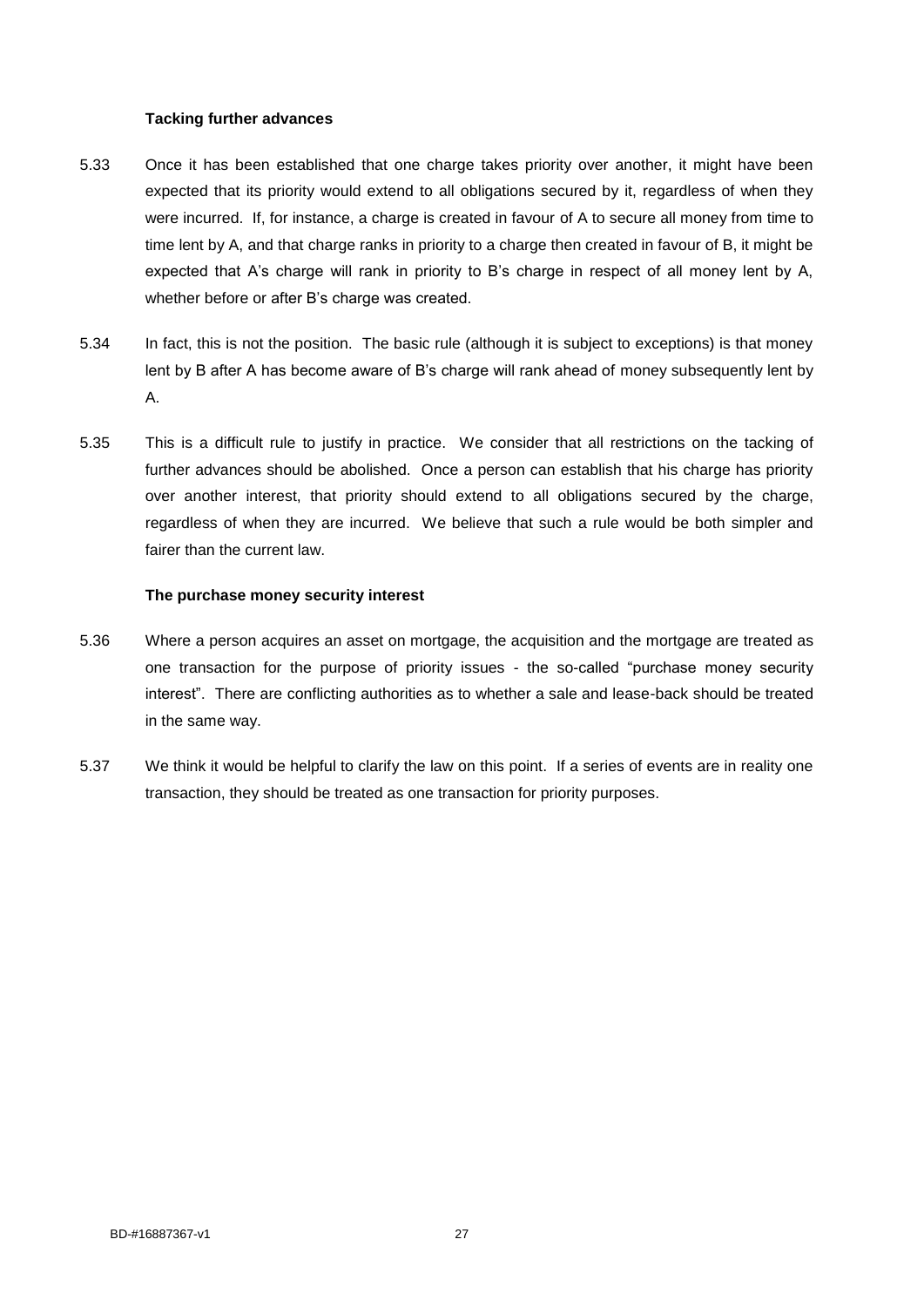# **PART 6: CROSS-BORDER ISSUES**

### **Cross-border security**

- 6.1 It is common for secured transactions governed by English law to have links with jurisdictions other than England. Issues arising in cross-border transactions may not necessarily be decided by the English courts, but it is important to have clear conflict of laws rules.
- 6.2 In practice, the main problem with cross-border transactions is the paucity of case law on the conflict of laws issues and therefore the difficulty of advising definitively.
- 6.3 In practice, three issues are frequently of importance:
	- Which law determines whether the debtor and any guarantors has validly entered into the transaction?
	- Which law governs the contractual effect of the arrangements?
	- Which law governs the proprietary effect of the arrangements (i.e. whether or not the security is valid)?
- 6.4 Whether or not the debtor and any guarantors are bound by the transaction is an issue which extends far beyond secured transactions and, although there is merit in clarifying the rules, that falls beyond the scope of a review of security law.
- 6.5 Most contractual issues are governed by the Rome I Regulation. That sets out the principles clearly and, although there are some issues of interpretation which arise, we are not aware of any material problems in practice in relation to secured transactions.
- 6.6 The question which is of particular concern to us is which law governs the proprietary effect of the transactions. It is this which will determine whether or not the security is valid.
- 6.7 On the whole, we think that the principles which the English courts have established are sensible. The problem is that they are established by quite a small number of cases, and there is still a degree of uncertainty, particularly in relation to the extent of the exceptions to the basic rules. We also consider that, in the area of intermediated securities, the "place of the relevant intermediary" approach under existing and prospective laws on financial collateral, settlement finality and central securities depositories is not without difficulty.
- 6.8 The basic principle in relation to goods is that it is the *lex situs* of the goods at the time of the transaction which governs its proprietary effect. In principle, we believe that this is a sensible rule, although it is worth exploring alternatives in relation to security over both present and future assets. But there appear to be a number of exceptions to the rule the extent of which is by no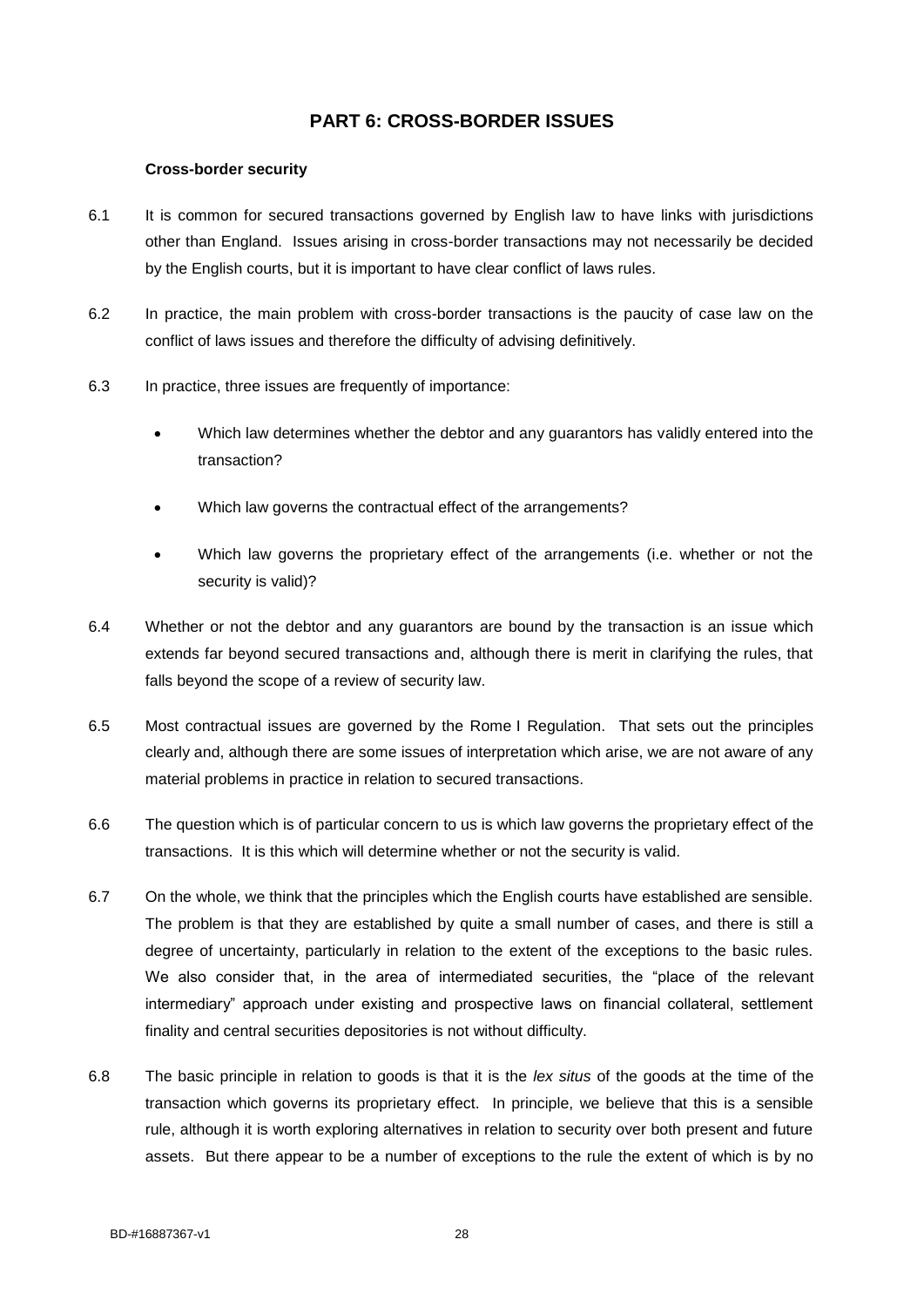means certain. We believe it would be far better to have a clear rule to which there were few (and certain) exceptions.

- 6.9 In particular, the rules which apply to registered ships and aircraft should be clarified. It is generally accepted that it is the flag of the ship which governs the proprietary effect of the transaction, but there is little clear authority which determines this. In relation to aircraft, the position appears to be that it is the *lex situs* of the aircraft at the time of the transaction which determines its validity, regardless of the place of registration of the aircraft. We believe that this rule needs to be reconsidered.
- 6.10 In relation to intangible assets (other than shares, securities and intermediated securities), the English courts have decided that the effectiveness of an assignment of a contract is a matter for the governing law of the assigned contract. We believe that this is a very sensible rule, but not all European jurisdictions interpret Article 14(2) of the Rome I Regulation in the same way.
- 6.11 It is also important to provide clarity on the rules which apply to intangible assets which are not the subject of Article 14(2) of the Rome I Regulation. It would be helpful to have clear rules in relation to assets such as shares, intellectual property rights and intermediated securities. In the area of intermediated securities, European laws affecting financial collateral, settlement finality and central securities depositories favour the "place of the relevant intermediary" approach and have regard to the "location" of the place where the relevant account is maintained. If we were unconstrained by the UK's European Treaty obligations, we would favour the law governing the account agreement approach put forward by the 2002 Hague Securities Convention. This is because, as a basic principle, we believe that the effectiveness of transfers of intangible assets should generally be decided by the law which governs the intangible asset concerned (that is, the law under which the asset is created).
- 6.12 We should also consider the extent to which it might be practicable to determine validity by reference to the governing law of the transfer.
- 6.13 One issue which the cases do not deal with is the question of the priority of competing interests. In our view, priorities should be determined by the same rule which determines the effectiveness of the interest. So if, for instance, there is a transfer of a tangible asset whilst this is in a jurisdiction, it should be the law of that jurisdiction which determines both the effect of the transfer and its priority in relation to earlier transfers.
- 6.14 **Recommendation 10: We should establish clear and simple conflict of laws rules to determine which law governs the validity and priority of proprietary interests (whether outright or by way of security) created over all types of asset used in commercial transactions.**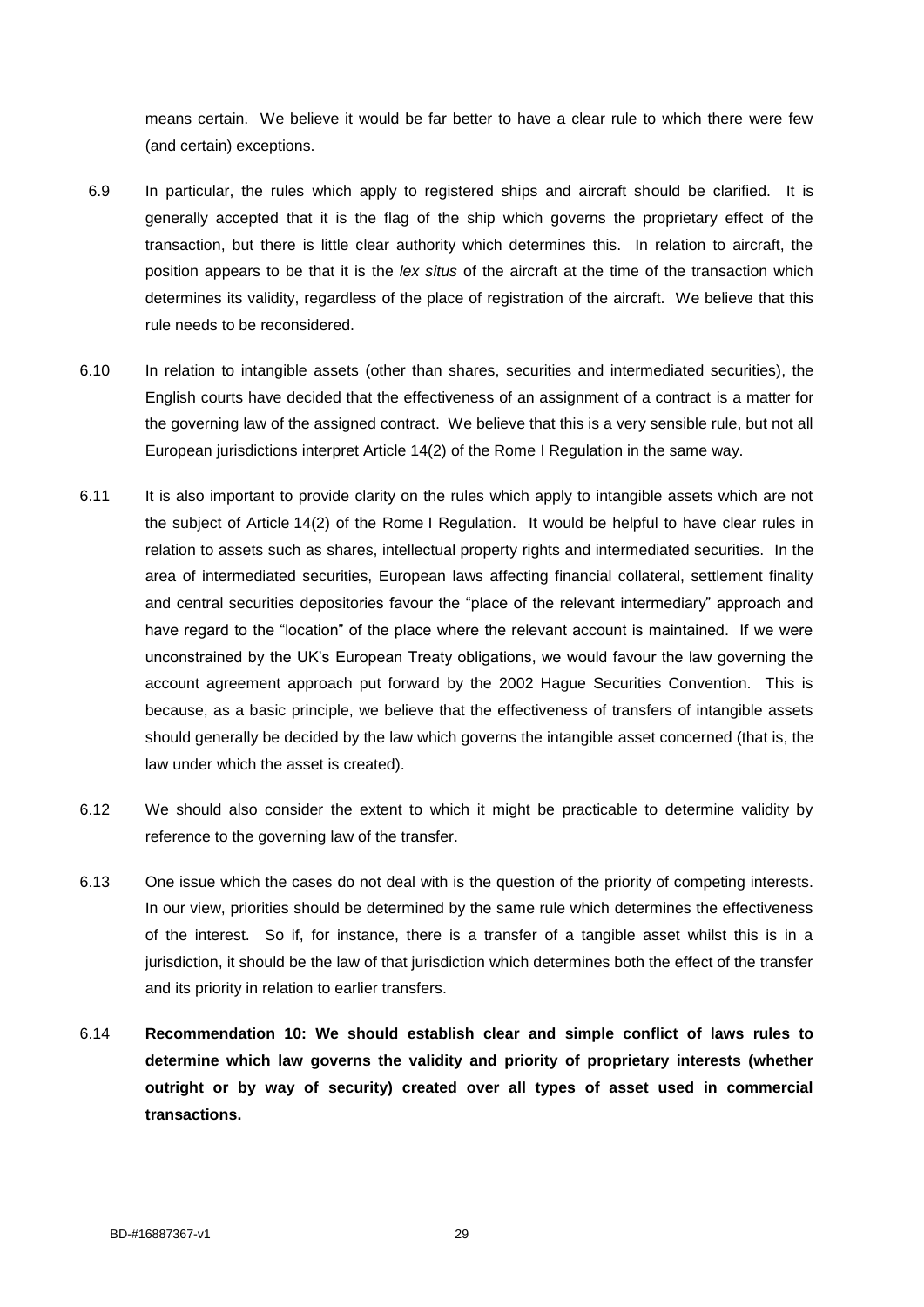## **Cross-border insolvency**

- 6.15 This is a broad topic, and there is a limit to what can be achieved solely in relation to secured transactions.
- 6.16 One issue which is of particular importance in relation to secured transactions is the effect of those parts of the EC Insolvency Regulation which relate to the effect of *in rem* rights, claw-back and set-off.
- 6.17 The conflict of laws rules applied by the English courts depend on whether the centre of main interests of the company concerned is within the EU or outside it. This makes for complication. Consideration should be given to adopting the same rules for companies whose centre of main interests is outside the EU as we do for those within the EU.
- 6.18 It might also be sensible to try to provide more clarity about where a company's centre of main interests is. In particular, is it possible to strengthen the presumption that a company's centre of main interests is the place of its registered office? This of course would need to be done at the EU level.
- 6.19 **Recommendation 11: Consideration should be given to clarifying those aspects of the EC Insolvency Regulation which impinge upon secured transactions.**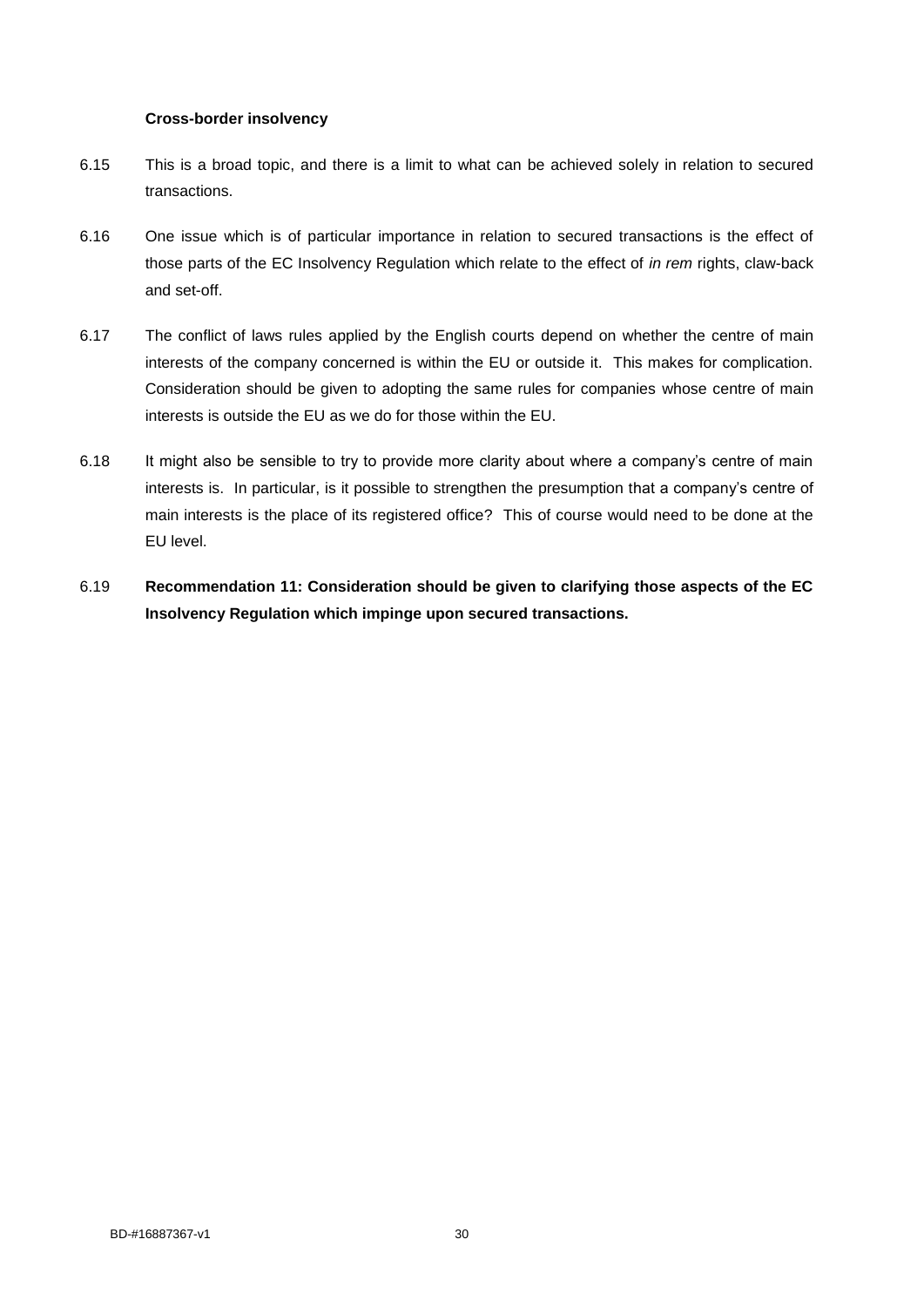## **PART 7: ALTERNATIVES TO SECURITY**

- 7.1 In practice, the effectiveness of secured transactions does not depend solely on the ability of debtors to create security interests over their assets. As important is the ability of a third party to assume liability for the debtor's obligations. Its importance in practice is largely a result of the way in which business enterprises are structured, and particularly the proliferation of companies within a group.
- 7.2 The extent of rights of set-off is also of great importance to many lenders.
- 7.3 A feature of the Law Commission's discussion of secured transactions was a discussion of transactions which have the same economic effect as secured transactions, but which do not actually create security. The issue here is whether these types of transaction should be subsumed within secured transactions. We discuss this issue at the end of this Part.

#### **Guarantees**

- 7.4 Most contracts can be entered into without formality. One exception is guarantees. Section 4 of the Statute of Frauds 1677 requires guarantees to be in writing, or evidenced by a memorandum in writing, and signed by the guarantor or its agent.
- 7.5 Although, in the normal case, these formal requirements do not create material problems, there are cases in practice where issues do arise. For instance, guarantees are sometimes issued under the SWIFT system, and there are concerns as to whether a guarantee given in this form has been signed by the guarantor.
- 7.6 Even in recent years, there have been cases where a person has made a promise for good consideration which the courts have been unable to enforce because it does not comply with the formalities. Formal requirements of this kind simply make it more difficult for a court to give effect to the parties' intentions. The requirements of section 4 are already disapplied in relation to security financial collateral arrangements under the FCARs.
- 7.7 It is clearly important that protections should be available in consumer transactions (and they are). But we can see no justification for requiring formalities in relation to guarantees given in business transactions.

#### 7.8 **Recommendation 12: Section 4 of the Statute of Frauds 1677 should be repealed.**

7.9 A consequence of the one-sided nature of a guarantee is the various protections which the courts have developed for guarantors. Their effect is that most arrangements between a creditor and a debtor in relation to the guaranteed debt will render the guarantee ineffective unless the guarantor agrees to them.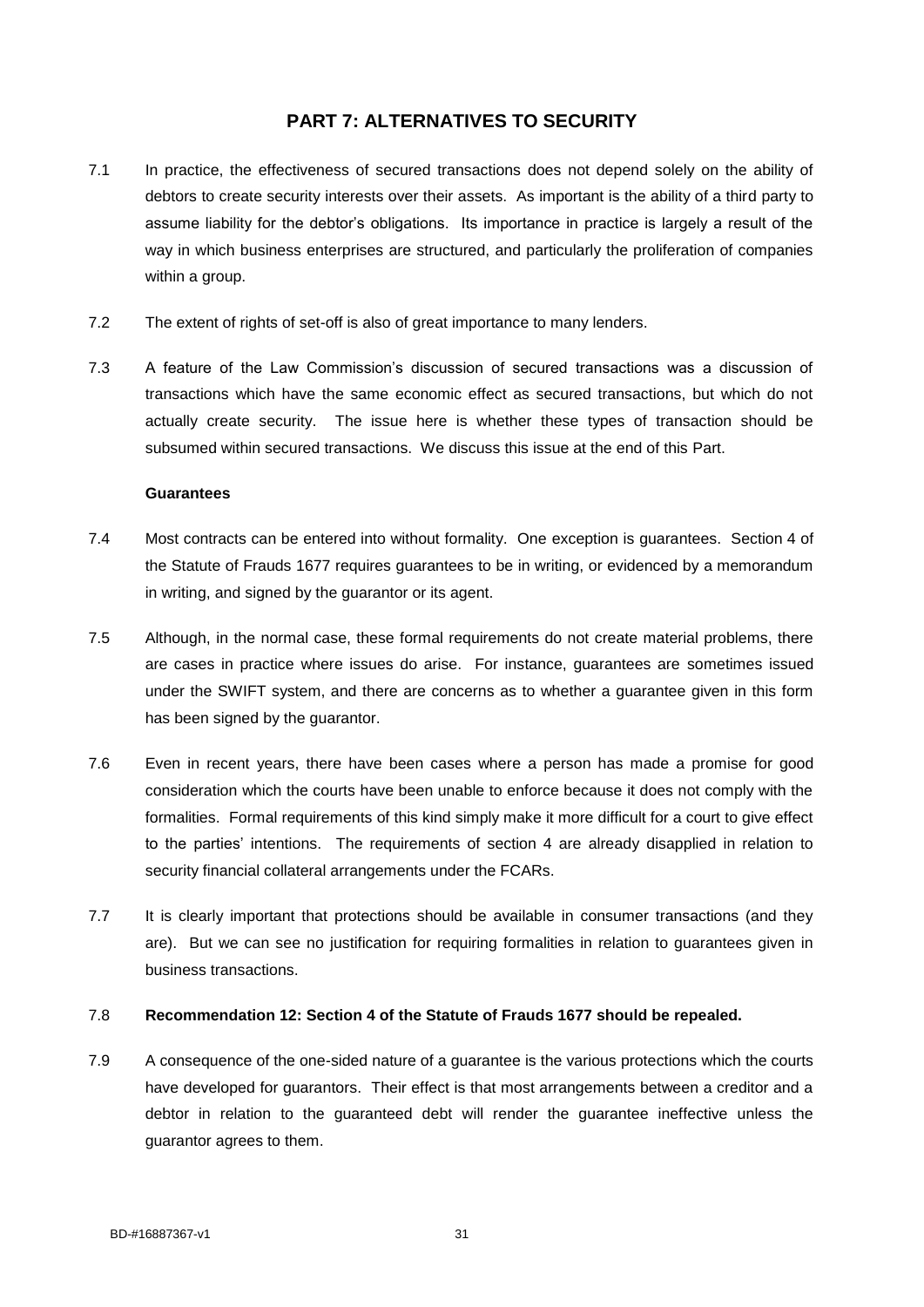- 7.10 In finance transactions, these rules are invariably contracted out of. But it would be useful if the underlying rules could be clarified and simplified. There is a great deal of case law, stretching back over two hundred years, some parts of which are difficult to reconcile with others.
- 7.11 In some types of case (such as an agreement to give time to the debtor), any action by the creditor releases the guarantor. In others (such as variations to the underlying contract), there will generally be a release, but not if the creditor can show that the variation is necessarily beneficial to the guarantor. In a third type of case (loss of security), the guarantor is only released if the creditor acted negligently.
- 7.12 The effect of the arrangement also varies depending on the type of case concerned. In some cases (such as an agreement to give time to the debtor or a variation of the underlying contract), its effect is to discharge the guarantor's liability completely. In others (such as loss of security), the guarantor is only discharged to the extent that it has suffered loss.
- 7.13 **Recommendation 13: There should be a clarification and simplification of the law relating to the discharge of a guarantor. The parties should continue to be able to contract out of any such rules.**

### **Set-off**

- 7.14 Because contractual set-off is always available outside insolvency proceedings, the key issue is the extent of insolvency set-off.
- 7.15 In recent years, the rules concerning insolvency set-off have been clarified and improved, but there remain issues which still need clarification. For instance, the application of the administration set-off rules and their interplay with other insolvency law relating to the payment of post-administration liabilities owed by a counterparty to a company in administration give rise to legal uncertainties. A particular concern relates to the way in which set-off works in administration in the period between its commencement and the date when the administrator decides whether or not to give notice of intention to make a distribution to creditors. It may be difficult for a counterparty to judge during this period whether the administration set-off rules will come into play or whether it can rely on any pre-existing contractual or equitable rights of set-off available to it. There are also questions concerning how insolvency set-off operates alongside a close-out netting provision.
- 7.16 **Recommendation 14: There should be a clarification of the law of set-off in order to deal with the position in an administration in the period running up to a distribution being made and how insolvency set-off operates alongside a close-out netting provision.**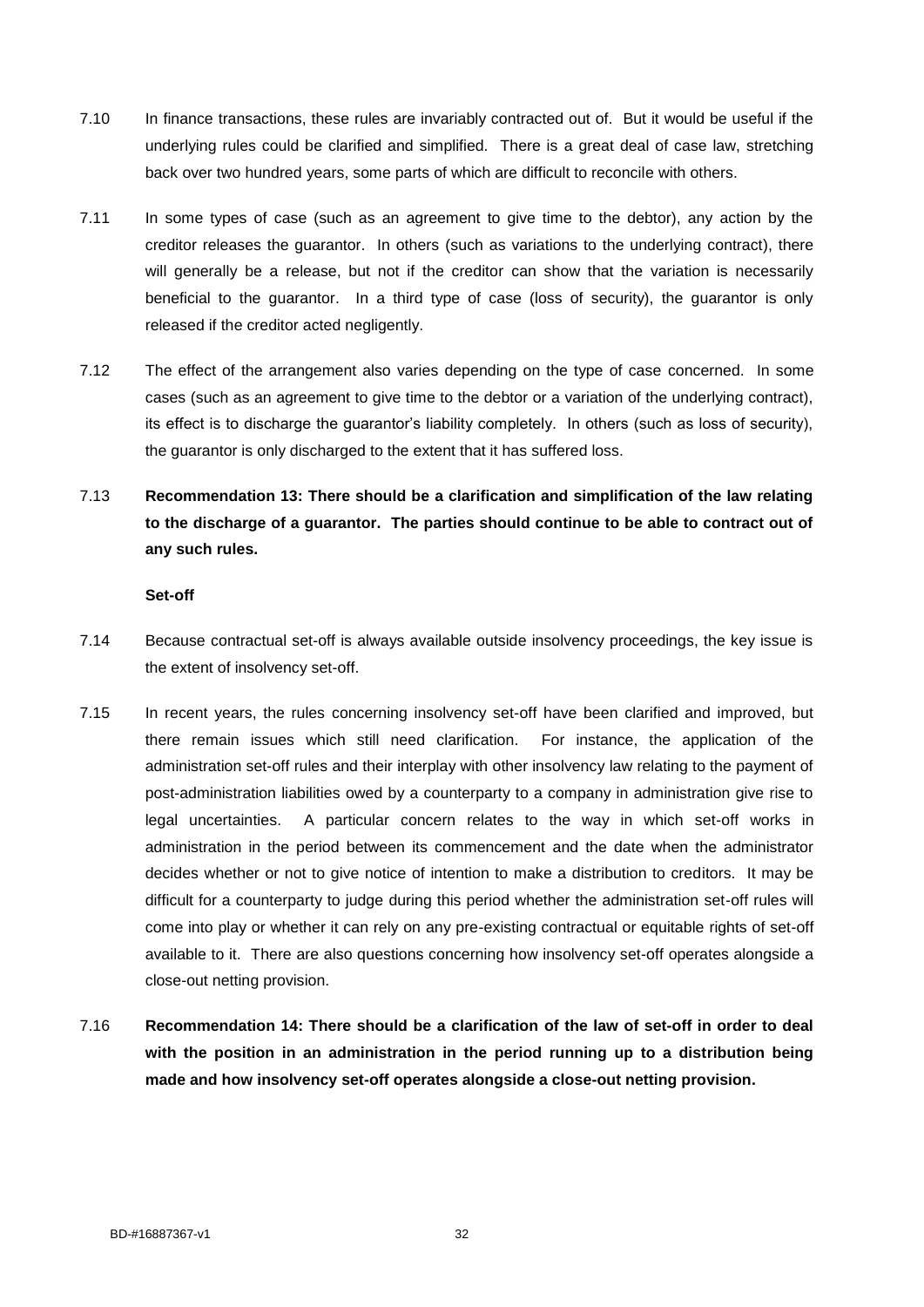### **Reservation of title**

- 7.17 The question here is whether there should be any change to the current rules relating to reservation of title, conditional sale, hire purchase and leasing. There seem to be two possible proposals. If they are "in substance" secured transactions:
	- they are recharacterised as secured transactions for all purposes; or
	- they require to be registered as if they were secured transactions.
- 7.18 We have, in the past, criticised proposals which would blur the distinction between the retention of ownership and the creation of security. We have reconsidered this issue, but still believe that it is a confusion to suggest that title retention is a form of security.
- 7.19 Security can only be created over an asset by a person who has an interest in the asset concerned. In the case of a title retention mechanism such as a lease, the person who obtains possession of the asset does not obtain any interest other than the right to possession, and therefore has no other interest over which it can create security. This is not a technical nicety. It goes to the very heart of the legal rights of the parties concerned.
- 7.20 We can see no reason why the parties' legal rights should be overridden merely because the transaction may be said to have the same economic effect. This is not a case of making sure that the form of the transaction follows the substance. The substance of the transaction is that the person in possession of the asset has never obtained title to it and cannot create security over it.

### **Outright sales**

- 7.21 The issue here is whether, if a company owns an asset such as a receivable and sells it outright:
	- it should be recharacterised for all purposes as a security interest if it is "in substance" a security interest;
	- it should be registrable if it is "in substance" a security interest; or
	- it should be capable of being registered for priority purposes.
- 7.22 This is a different type of case from reservation of title. Here, the company concerned does own the asset and deals with it.
- 7.23 We can see no justification for recharacterising the transaction as something which it is not.
- 7.24 There may be some justification for requiring registration as a condition of the validity of the assignment of some assets in some cases, but the problem comes in trying to define which types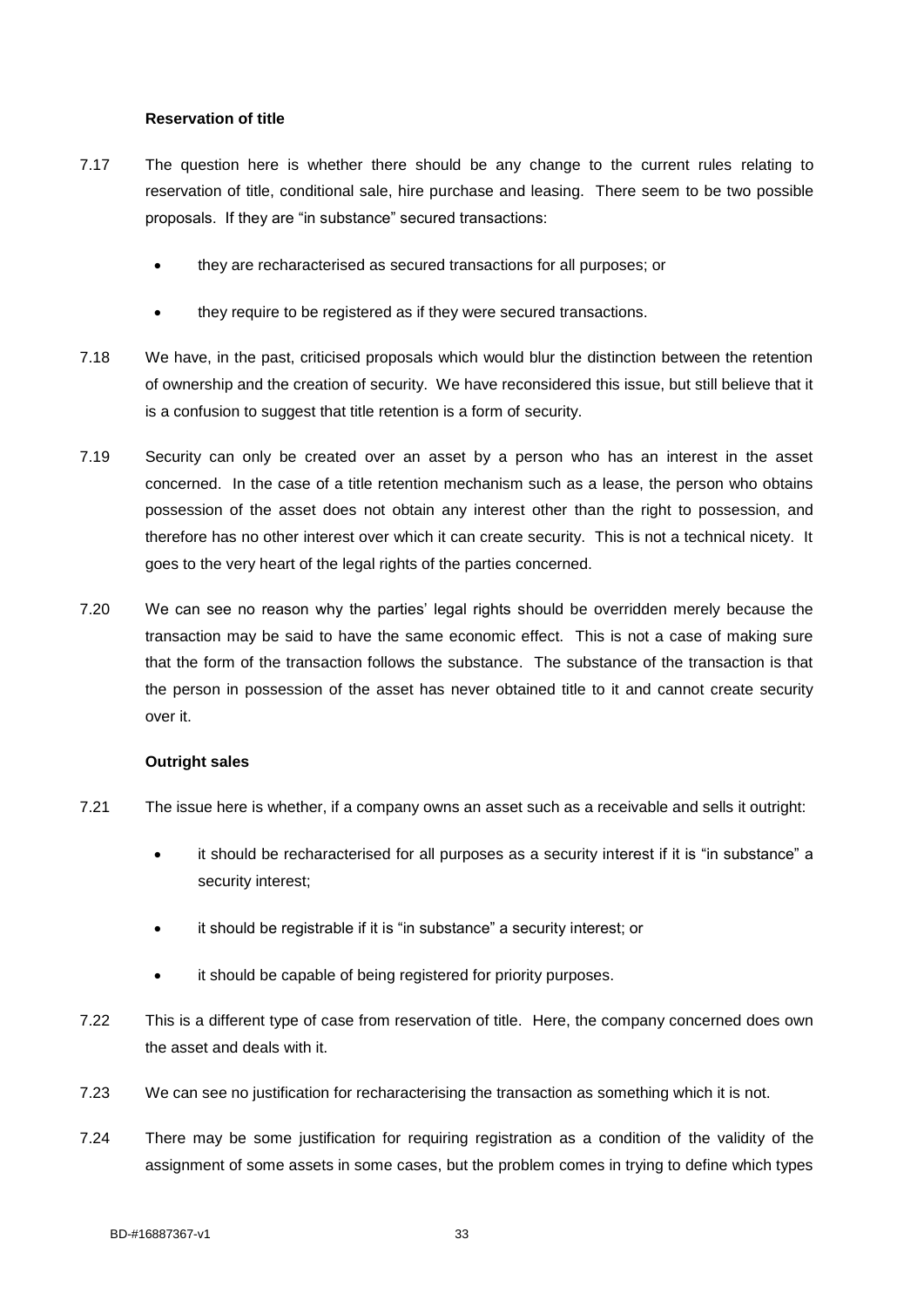of assignment fall within the regime and which do not. The PPSA systems require the registration of all assignments except those specifically excluded. This seems to come at the problem from the wrong end. On balance, we cannot see a compelling reason for adopting this approach.

- 7.25 This leaves the question whether a registration system would be appropriate to determine priorities for outright transfers of receivables as well as secured transactions. This is something which we believe should be considered as part of the priority discussion described in Part 5 of this paper.
- 7.26 **Recommendation 15: Consideration should be given to establishing a register of outright transfers of certain types of asset, such as receivables. Its purpose would be to regulate the priority of those transfers.**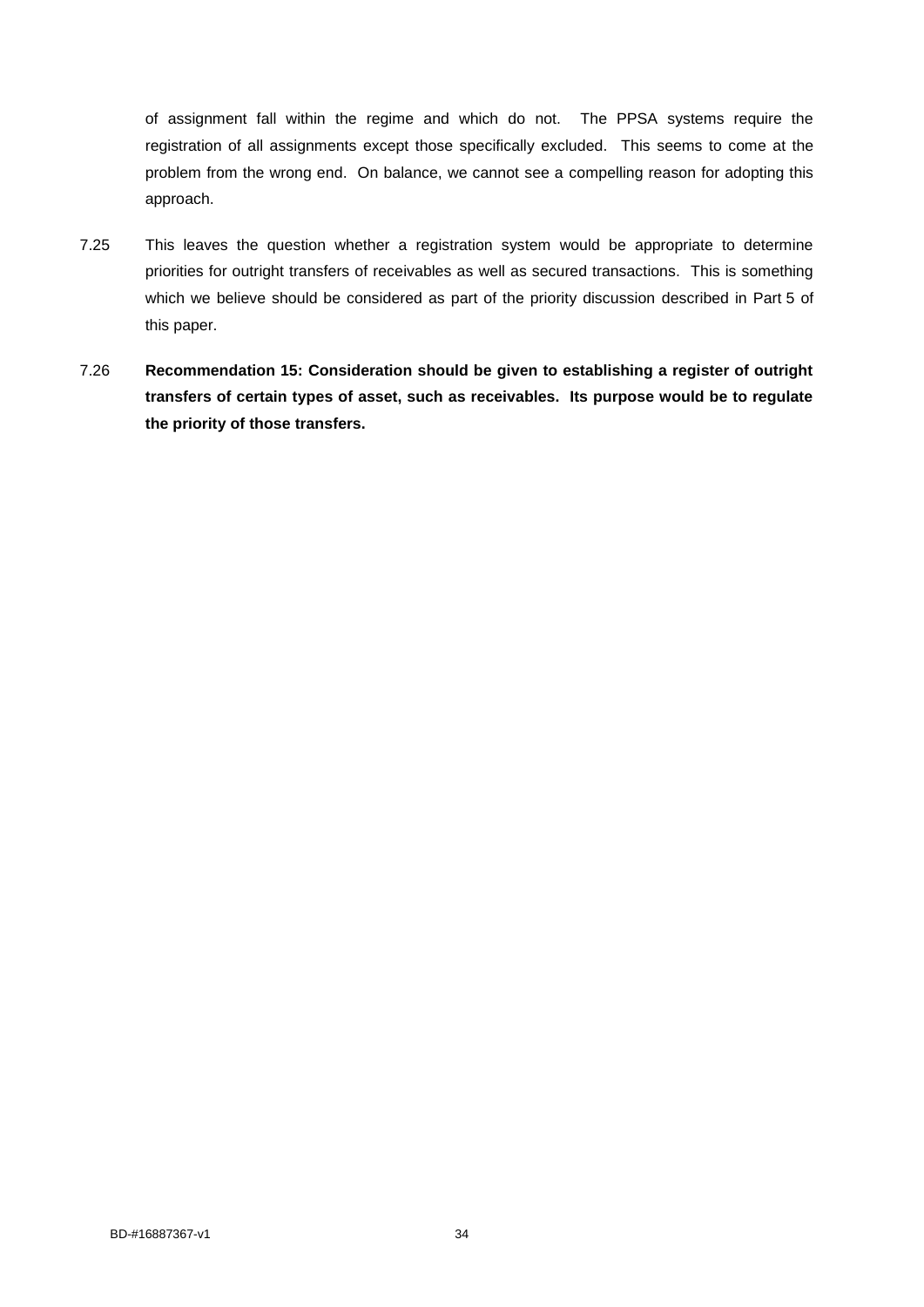# **APPENDIX 1: LIST OF RECOMMENDATIONS**

## **Creation and registration**

- 1 The practicality of establishing a single universal security interest should be investigated.
- 2 The possibility should be explored of establishing a default rule concerning prohibitions on assignment which would enable a creditor to obtain a proprietary interest (whether outright or by way of security) whilst at the same time protecting the interests of the (obligor) counterparty to the contract.
- 3 Further discussion of simplification and clarification of the registration system should await the implementation of the April 2013 changes.
- 4 Consideration should be given to whether control of intangible assets, or certain types of intangible asset, should be an alternative to registration.
- 5 Security granted by individuals raises different and more complicated issues. It does need to be reformed, but the nature of the reforms is much less obvious than for companies and it is less pressing in practice.

## **Enforcement and insolvency**

- 6 The possibility should be explored of establishing a simplified set of default enforcement powers which would reflect current practice, and which would be capable of being modified by agreement.
- 7 Consideration should be given to simplifying or clarifying the rules concerning clogs on the equity of redemption.
- 8 A clear principle should be established to determine (a) who, other than the chargee, should benefit from charged assets and (b) the identity of the charged assets concerned. It should avoid having to distinguish between fixed and floating charges.

## **Priorities**

9 There should be a review of the priority rules for outright and secured transactions in relation to all types of asset, with a view to providing a coherent and simpler set of principles to determine priority.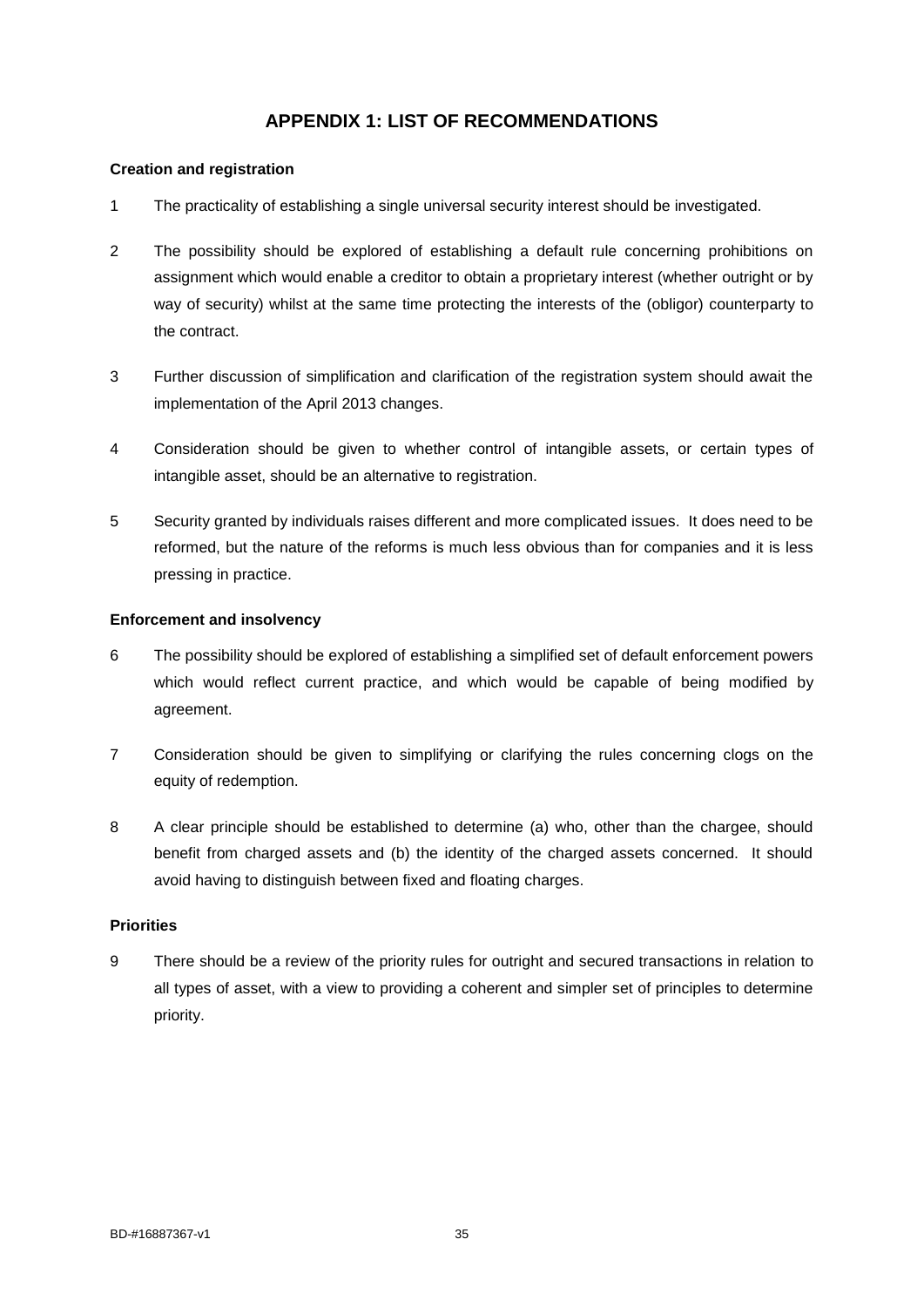## **Cross-border issues**

- 10 We should establish clear and simple conflict of laws rules to determine which law governs the validity and priority of proprietary interests (whether outright or by security) created over all types of asset used in commercial transactions.
- 11 Consideration should be given to clarifying those aspects of the EC Insolvency Regulation which impinge upon secured transactions.

## **Alternatives to security**

- 12 Section 4 of the Statute of Frauds 1677 should be repealed.
- 13 There should be a clarification and simplification of the law relating to the discharge of a guarantor. The parties should continue to be able to contract out of any such rules.
- 14 There should be a clarification of the law of set-off in order to deal with the position in an administration in the period running up to a distribution being made and how insolvency set-off operates alongside a close-out netting provision.
- 15 Consideration should be given to establishing a register of outright transfers of certain types of asset, such as receivables. Its purpose would be to regulate the priority of those transfers.